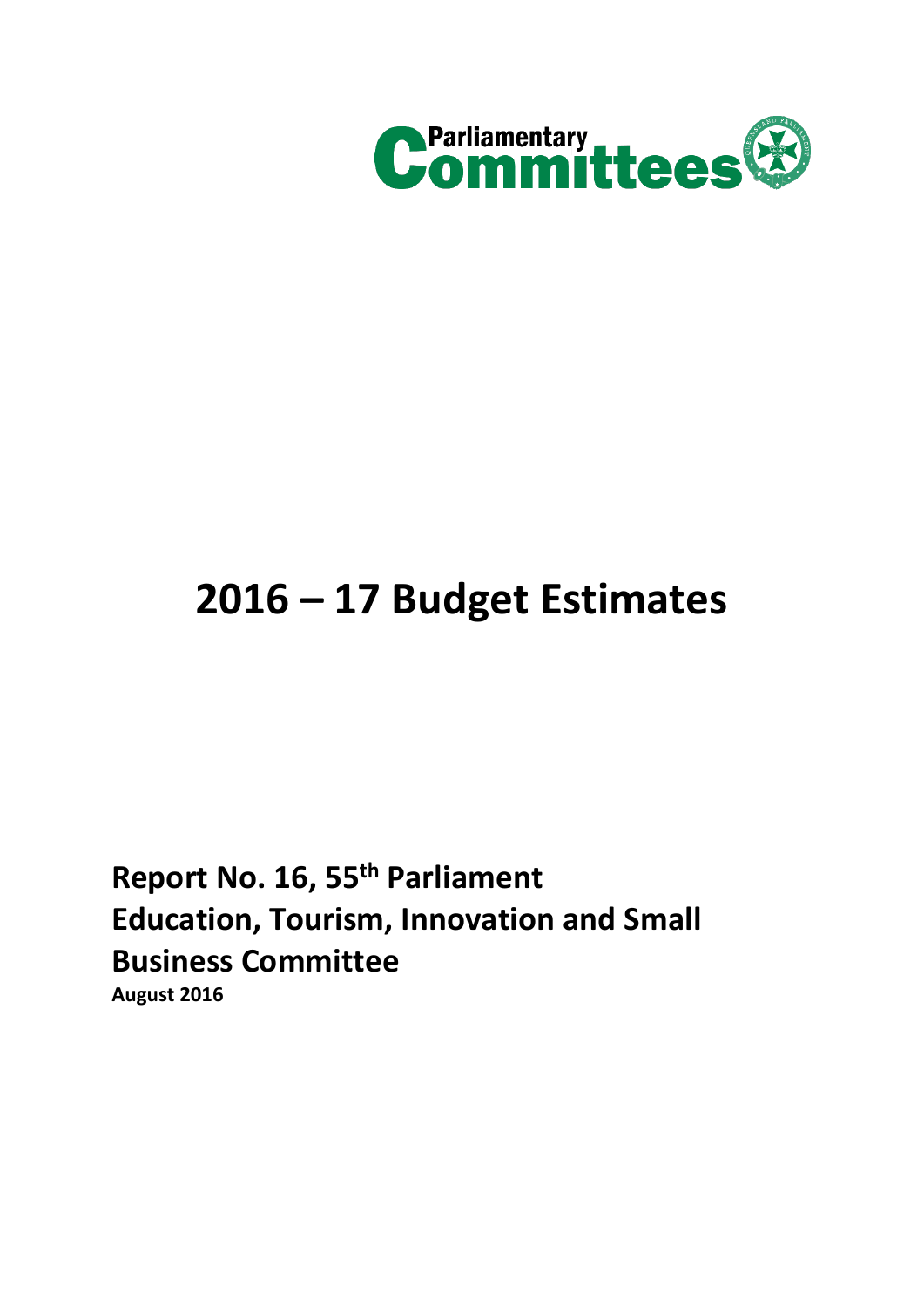# **EDUCATION, TOURISM, INNOVATION AND SMALL BUSINESS COMMITTEE**

| Chair                  | Mr Scott Stewart MP, Member for Townsville                                                                                    |  |  |
|------------------------|-------------------------------------------------------------------------------------------------------------------------------|--|--|
| <b>Deputy Chair</b>    | Miss Verity Barton MP, Member for Broadwater                                                                                  |  |  |
| <b>Members</b>         | Mr Rick Williams MP, Member for Pumicestone                                                                                   |  |  |
|                        | Mr Mark Boothman MP, Member for Albert                                                                                        |  |  |
|                        | Mr Steve Dickson MP, Member for Buderim                                                                                       |  |  |
|                        | Mr Bruce Saunders MP, Member for Maryborough                                                                                  |  |  |
|                        |                                                                                                                               |  |  |
| <b>Staff</b>           | Ms Sue Cawcutt, Research Director                                                                                             |  |  |
|                        | Ms Maureen Coorey, Principal Research Officer                                                                                 |  |  |
|                        | Ms Joanne Walther, Committee Support Officer                                                                                  |  |  |
|                        |                                                                                                                               |  |  |
| <b>Contact details</b> | Education, Tourism, Innovation, and Small Business Committee<br><b>Parliament House</b><br>George Street<br>Brisbane Qld 4000 |  |  |
| <b>Telephone</b>       | +61 7 3553 6657                                                                                                               |  |  |
| Fax                    | +61 7 3553 6699                                                                                                               |  |  |
| Email                  | etisbc@parliament.qld.gov.au                                                                                                  |  |  |
| Web                    | www.parliament.qld.gov.au/work-of-committees/committees/ETISBC                                                                |  |  |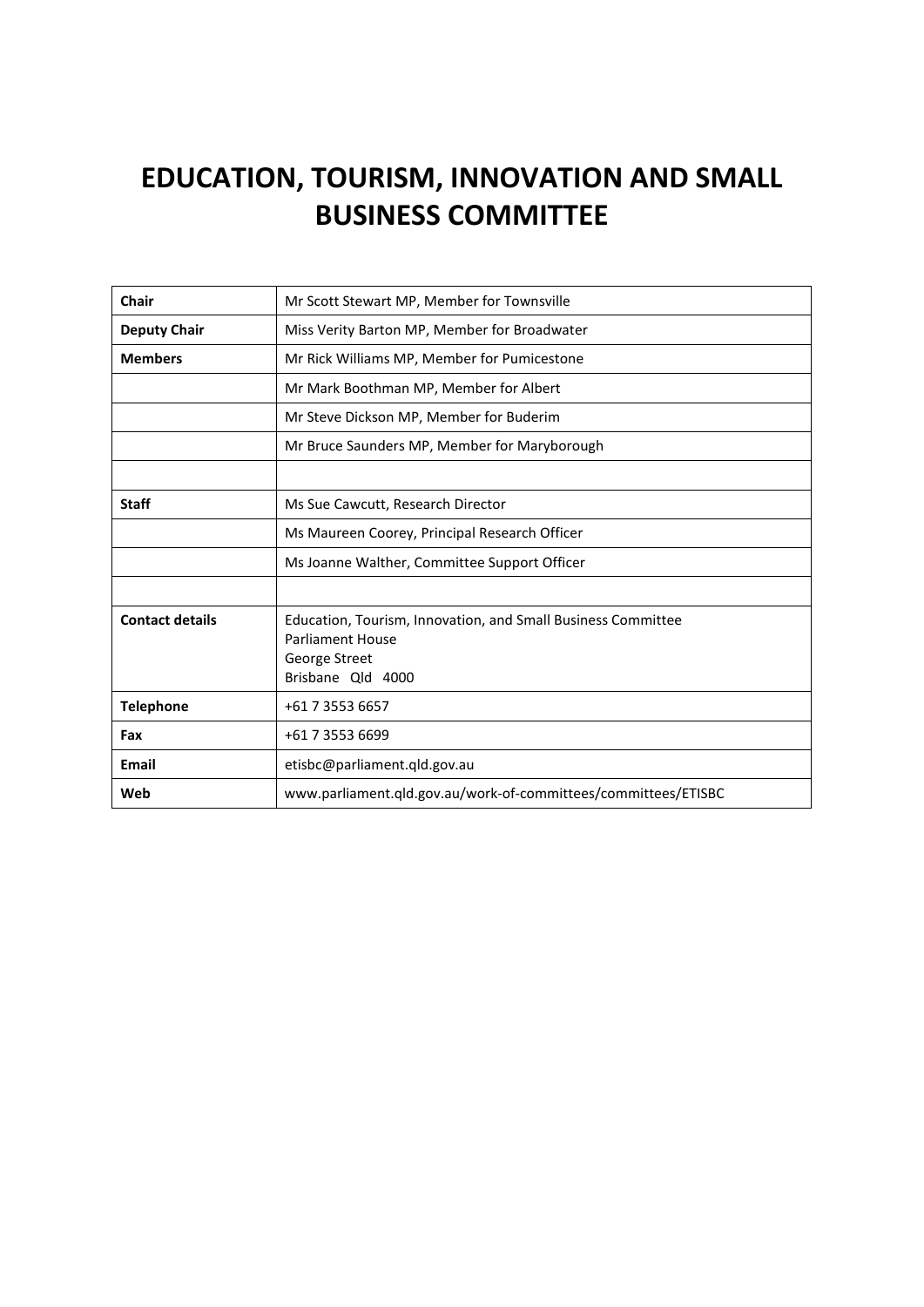# **Contents**

| 1. |              |                                                                                    |  |
|----|--------------|------------------------------------------------------------------------------------|--|
|    | 1.1          |                                                                                    |  |
|    | 1.2          |                                                                                    |  |
|    | 1.3          |                                                                                    |  |
| 2. |              |                                                                                    |  |
| 3. |              |                                                                                    |  |
|    | 3.1<br>3.1.1 |                                                                                    |  |
| 4. |              |                                                                                    |  |
|    | 4.1<br>4.1.1 | Department of Tourism, Major Events, Small Business and the Commonwealth Games  8  |  |
| 5. |              |                                                                                    |  |
|    | 5.1<br>5.1.1 |                                                                                    |  |
| 6. |              |                                                                                    |  |
|    | 6.1<br>6.1.1 | Department of Tourism, Major Events, Small Business and the Commonwealth Games  11 |  |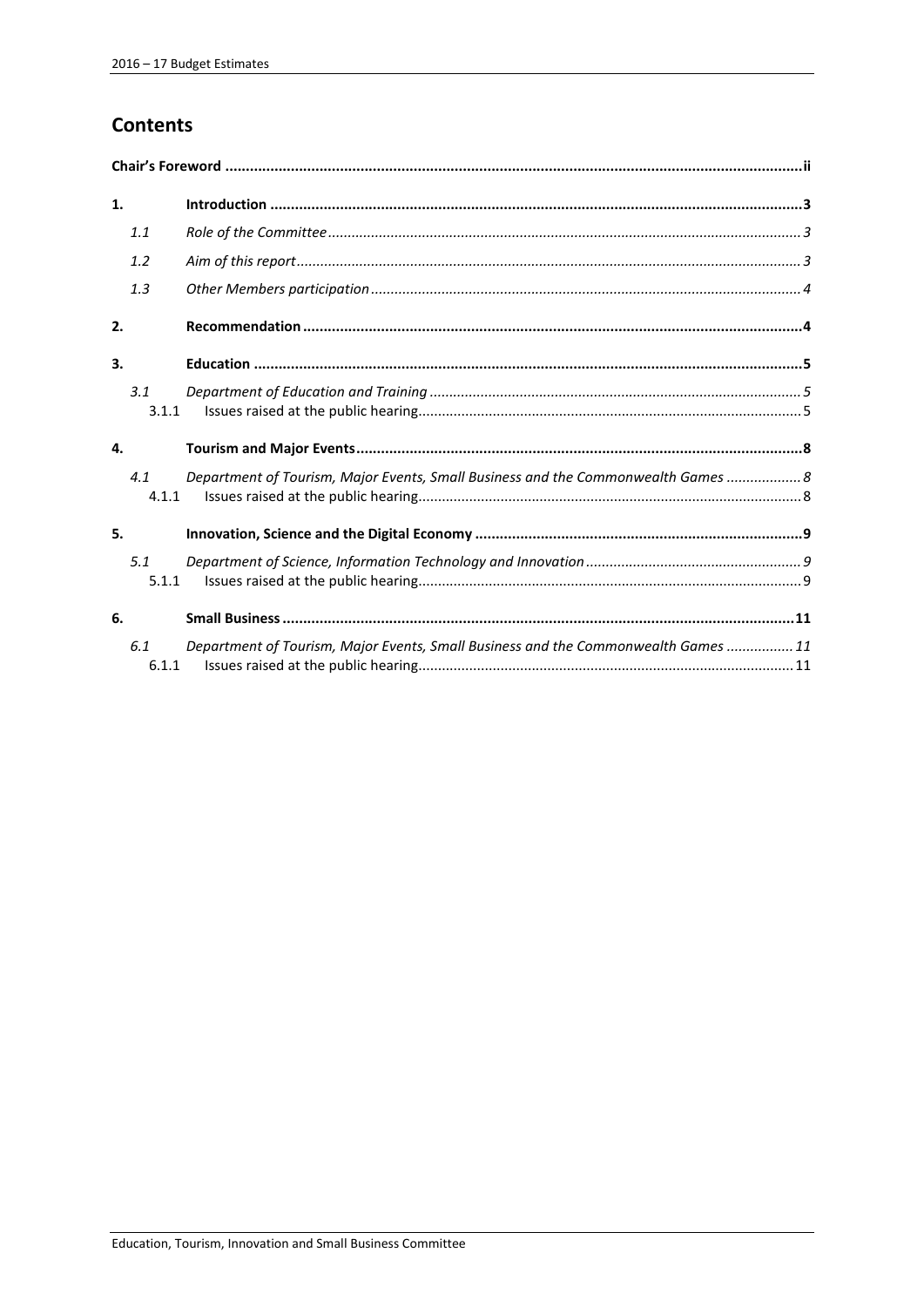# <span id="page-3-0"></span>**Chair's Foreword**

This report presents a summary of the Committee's examination of the Budget Estimates for the 2016- 17 financial year contained in the Appropriation Bill 2016 for the committee's areas of responsibility: Education, Tourism and Major Events, Innovation, Science, the Digital Economy, and Small Business.

The Committee was unable to reach agreement on whether the proposed expenditure be agreed to by the Legislative Assembly without amendment.

On behalf of the Committee, I wish to thank the Minister for Education and Minister for Tourism and Major Events, and the Minister for Innovation, Science and the Digital Economy and Minister for Small Business, and departmental and statutory authority officials for their cooperation in providing information to the Committee throughout this process.

I would also like to thank the other members of the Committee and the Committee's secretariat staff, along with other Queensland Parliamentary Service staff, for their hard work and valuable contribution to the Committee's estimates considerations this year.

Duft Stant

Scott Stewart MP Chair

August 2016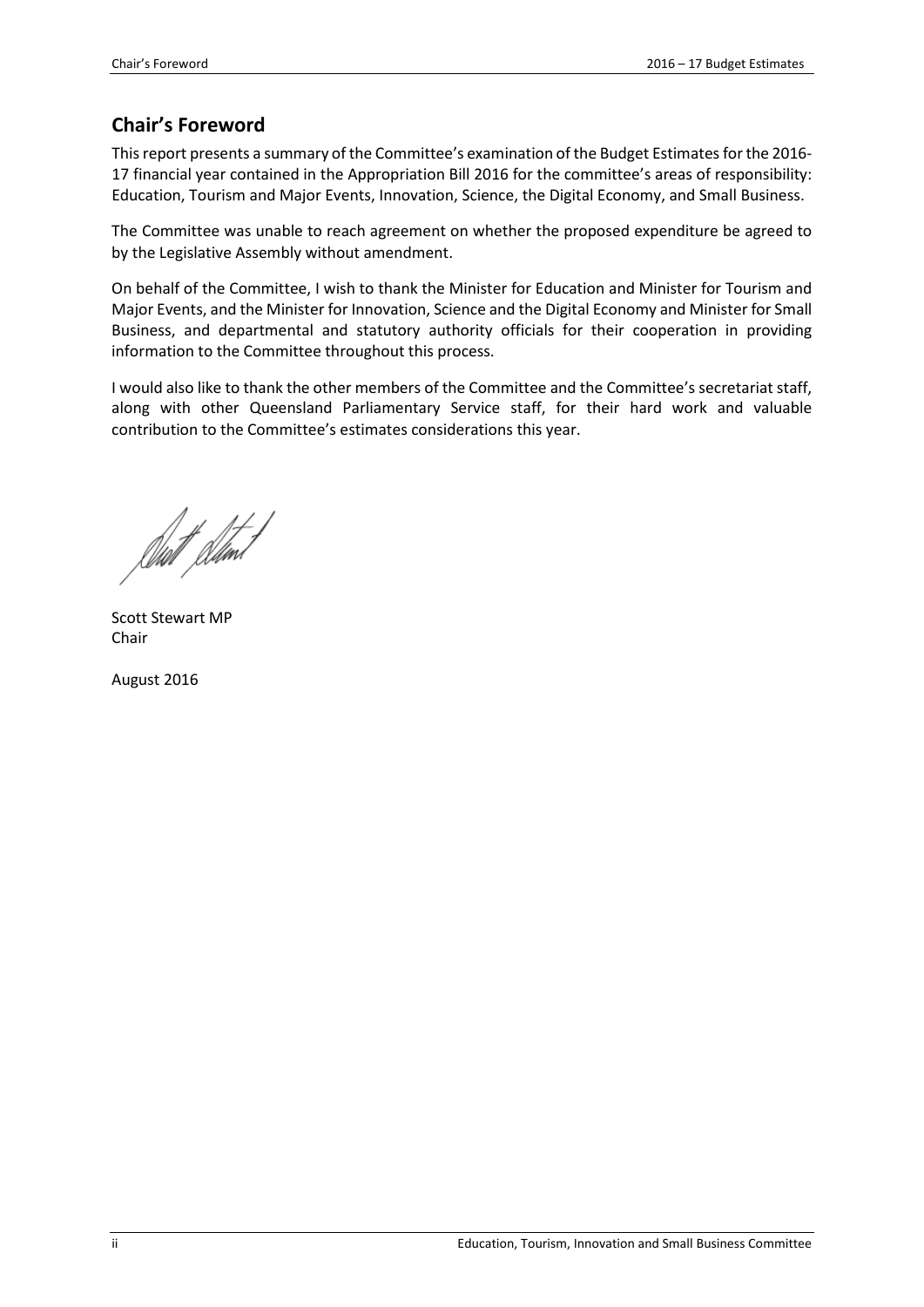### <span id="page-4-0"></span>**1. Introduction**

### <span id="page-4-1"></span>*1.1 Role of the Committee*

The Education, Tourism, Innovation and Small Business Committee was established by the Queensland Legislative Assembly on 27 March 2015 as a portfolio committee. The Committee is responsible for the following portfolio areas:

- **Education**
- Tourism and Major Events, Small Business
- Innovation, Science, and the Digital Economy.<sup>[1](#page-4-3)</sup>

On 14 June 2016, the Appropriation Bill 2016 and the estimates for the Committee's areas of responsibility were referred to the Committee for investigation and report[.2](#page-4-4)

On 26 July 2016, the Committee conducted a public hearing and took evidence about the proposed expenditure from the Minister for Education and Minister for Tourism and Major Events, and the Minister for Innovation, Science and the Digital Economy and Minister for Small Business. A copy of the transcript of the Committee's hearing can be accessed at: [http://www.parliament.qld.gov.au/documents/committees/ETISBC/2016/Estimates2016/04-trns](http://www.parliament.qld.gov.au/documents/committees/ETISBC/2016/Estimates2016/04-trns-ph26July2016.PDF)[ph26July2016.PDF](http://www.parliament.qld.gov.au/documents/committees/ETISBC/2016/Estimates2016/04-trns-ph26July2016.PDF)

### <span id="page-4-2"></span>*1.2 Aim of this report*

The Committee considered the estimates referred to it by using information contained in:

• budget papers

**.** 

- answers to pre-hearing questions on notice
- evidence taken at the hearing, and
- additional information given in relation to answers.

This report summarises the estimates referred to the Committee and highlights some of the issues the Committee examined.

Prior to the public hearing, the Committee provided the Minister for Education and Minister for Tourism and Major Events; and the Minister for Innovation, Science and the Digital Economy and Minister for Small Business, with questions on notice in relation to the estimates. Responses to all the questions were received.

Answers to the Committee's pre-hearing questions on notice; documents tabled during the hearing; answers and additional information provided by Ministers after the hearing; and minutes of the Committee's meetings are included in a volume of additional information tabled with this report.

<span id="page-4-3"></span><sup>1</sup> Standing Rules and Orders, Schedule 6. The schedule provides that departments, statutory authorities, government owned corporations or other administrative units related to the relevant Minister's responsibilities regarding these areas are included.

<span id="page-4-4"></span><sup>2</sup> Standing Order 177 provides for the automatic referral of the Annual Appropriation Bills to portfolio committees once the Bills have been read a second time.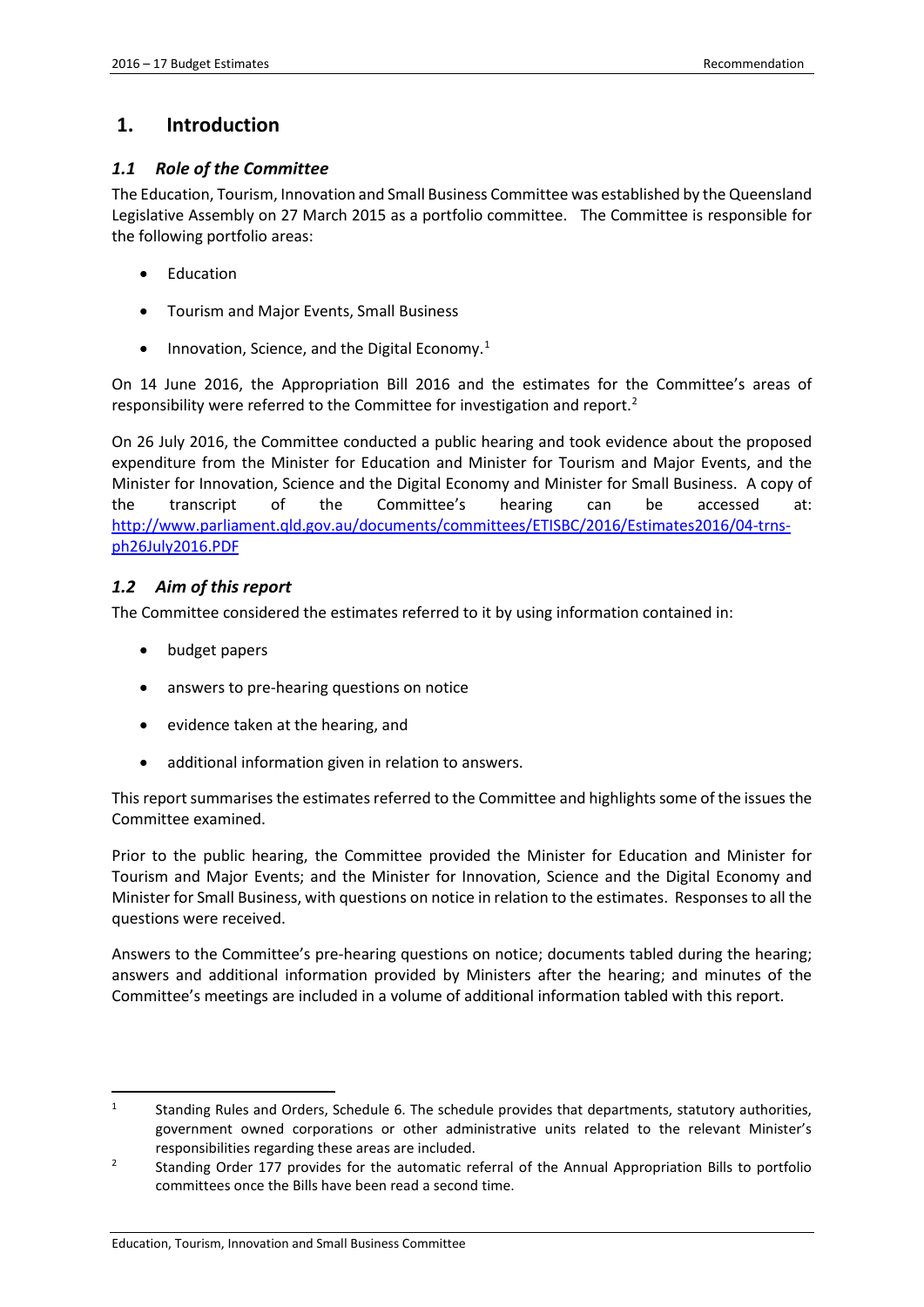### <span id="page-5-0"></span>*1.3 Other Members participation*

The Committee gave leave for the following Members to participate in the hearing:

- Tim Nicholls, Member for Clayfield
- Deb Frecklington, Member for Nanango
- Jeff Seeney, Member for Callide
- Tracy Davis, Member for Aspley
- Jon Krause, Member for Beaudesert
- John-Paul Langbroek, Member for Surfers Paradise
- Tarnya Smith, Member for Mount Ommaney
- Scott Emerson, Member for Indooroopilly
- Jo-Ann Miller, Member for Bundamba

### <span id="page-5-1"></span>**2. Recommendation**

Pursuant to Standing Order 187(1), the Committee must state whether the proposed expenditures referred to it are agreed to.

The Committee could not reach agreement on whether the proposed expenditure, as detailed in the Appropriation Bill 2016 for the Committee's areas of responsibility, be agreed to by the Legislative Assembly without amendment.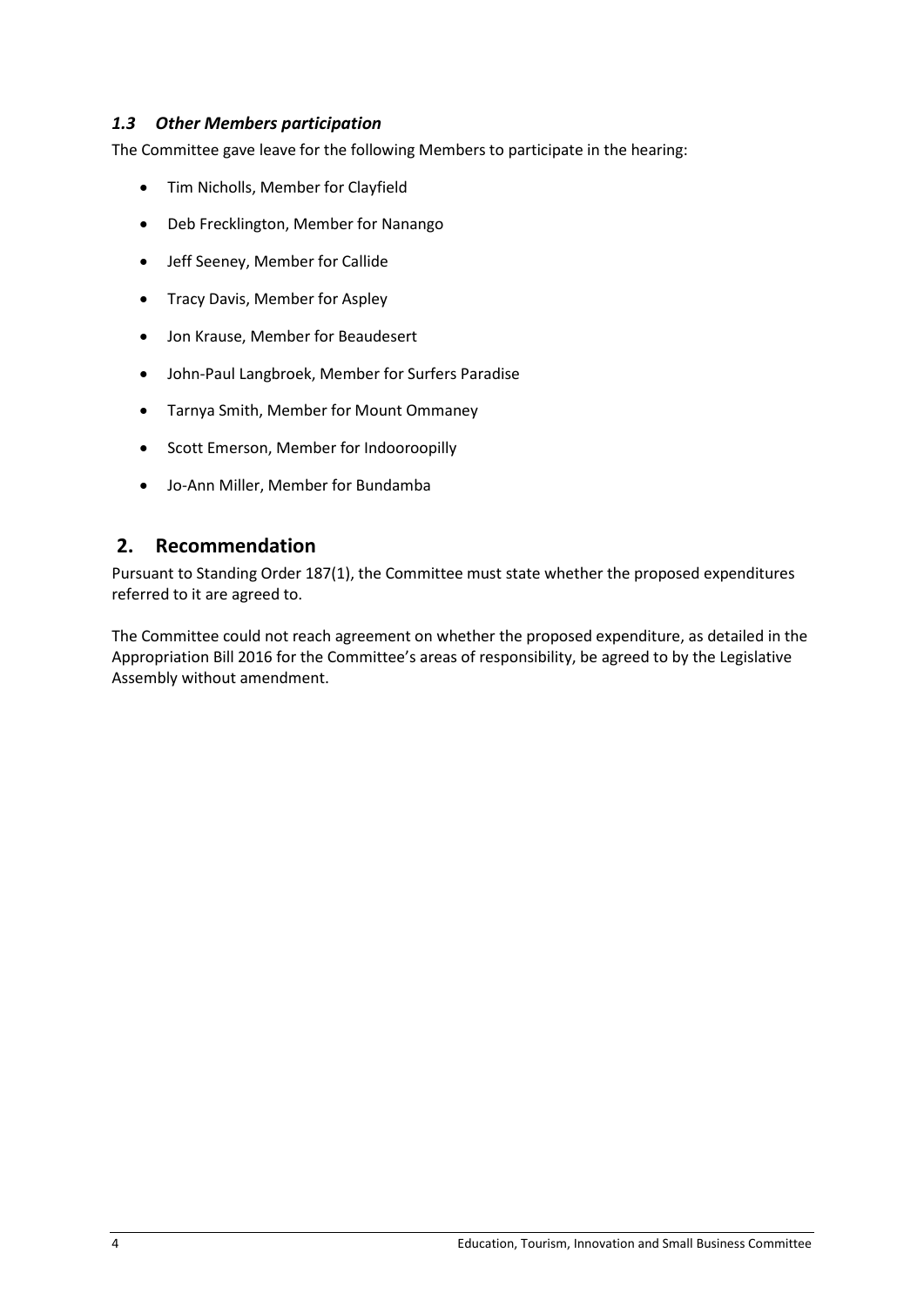### <span id="page-6-0"></span>**3. Education**

### <span id="page-6-1"></span>*3.1 Department of Education and Training*

The Minister for Education is responsible for two of the three service areas of the Department of Education and Training (DET). The two service areas are:<sup>[3](#page-6-3)</sup>

- Early Childhood Education and Care focused on engaging all Queensland children in quality early education and care programs that will ensure successful transitions to school.
- School Education focused on improving the learning outcomes of Queensland students at school to ensure a successful transition to further education, training and/or work; and administering funding to Queensland non-state schools.

The third service area of DET is training and skills, for which the Minister for Training and Skills is responsible.

The Minister's areas of responsibility are administered through DET and the statutory authority Queensland Curriculum and Assessment Authority (QCAA). In accordance with Schedule 7 of the Standing Orders of the Legislative Assembly, the Chief Executive Officer of the QCAA attended the estimates hearing and was available for direct questioning by the Committee.

### <span id="page-6-2"></span>*3.1.1 Issues raised at the public hearing*

Issues raised by the Committee in relation to Education included:

- the number of assaults on teachers by students and the number of claims lodged by teachers with, and accepted by, WorkCover Queensland between 1 January 2015 and 30 June 2016 that was the result from an assault by a student
- the Department's exclusion and suspension policies; the number of students suspended or excluded from schools, in particular, those in the State's care; and the reporting of physical misconduct on Oneschool
- reforms to improve the implementation of the Australian curriculum in Queensland state schools and to take workload pressures off teachers
- upskilling teachers in STEM via online courses through Griffith University and the Queensland University of Technology
- the impact on students when parents can not pay school fees or charges
- the autism hub

- indigenous student outcomes
	- o the education outcomes of students in Aurukun
	- o the Queensland Audit Office's audit of enrolment practices
	- o the link between community engagement and school attendance in Aurukun

<span id="page-6-3"></span><sup>&</sup>lt;sup>3</sup> State Budget 2016-17, Service Delivery Statements, Department of Education and Training, p.3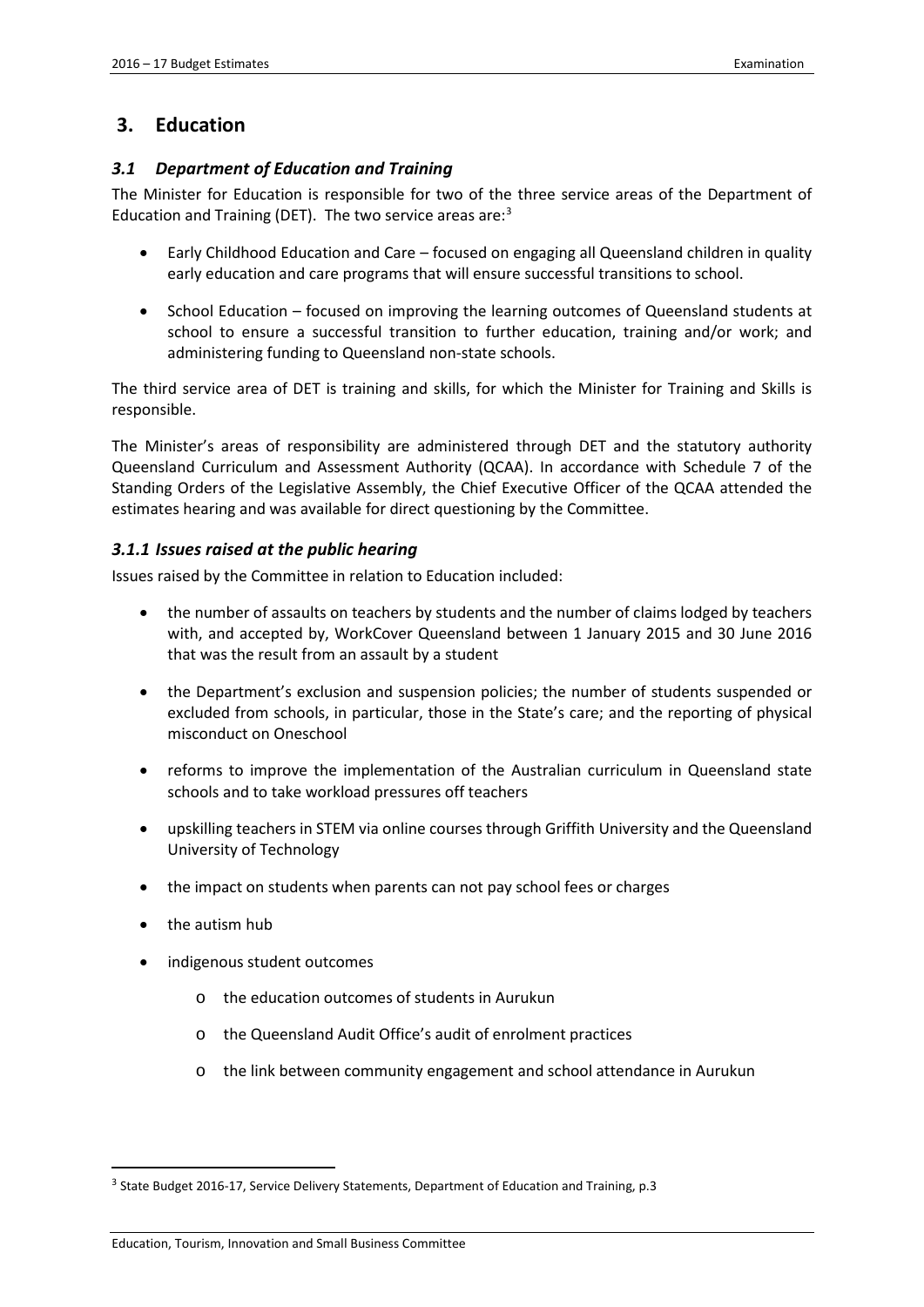- o strategies to improve education for Indigenous students including Dialect coaches, the Solid Pathways initiative, the Deadly Science project and the Indigenous Student Ambassadors Program
- the Government's partnership with the Good to Great Schools' Cape York Academy
- catering for growth in the state schooling sector and the capital works program for 2016-17, including funding by region
- relocatable buildings planned for Springfield Central State High School and timeframes for when permanent buildings will be built
- the new senior assessment and tertiary entrance systems for Queensland students
- the School Improvement Unit and its program of school reviews
- the average age of teachers and non-teaching staff; teacher retirement; and the Queensland Public Service Super Fund
- the number of additional teachers per electorate over the term of the government
- the allocation of teacher aide hours per week to support students in state schools in 2016
- supporting children with a disability in Queensland schools
- supporting parent bodies to promote parental engagement with Queensland schools
- the transition for families with children in Early Childhood Development Programs to the NDIS
- funding from Child Safety for additional education support to students in out-of-home care in state and non-state schools
- State schools' Annual Implementation Plans and implementing the Australian Curriculum
- engaging deaf and hard of hearing children through Auslan teaching programs Sally & Possum
- the Remote Kindergarten Pilot program for remote communities
- funding of Child and Family Centres in Aboriginal and Torres Strait Islander communities
- costings of all Government advertising and communications in the Education portfolio since 1 July 2015
- the total overall cost of all outstanding maintenance projects for Queenlsand Schools as at 31 March 2016 and 1 July 2015; and the individual cost for the top 20 schools with the most expensive mainenance projects outstanding as at 31 March 2016
- details of external consultants or advisers contracted by either the Minister's Office or the Department in 2015-16
- alleged breaches of the NAPLAN assessment rules between 1 January 2015 to 31 March 2016
- plans for NAPLAN to be online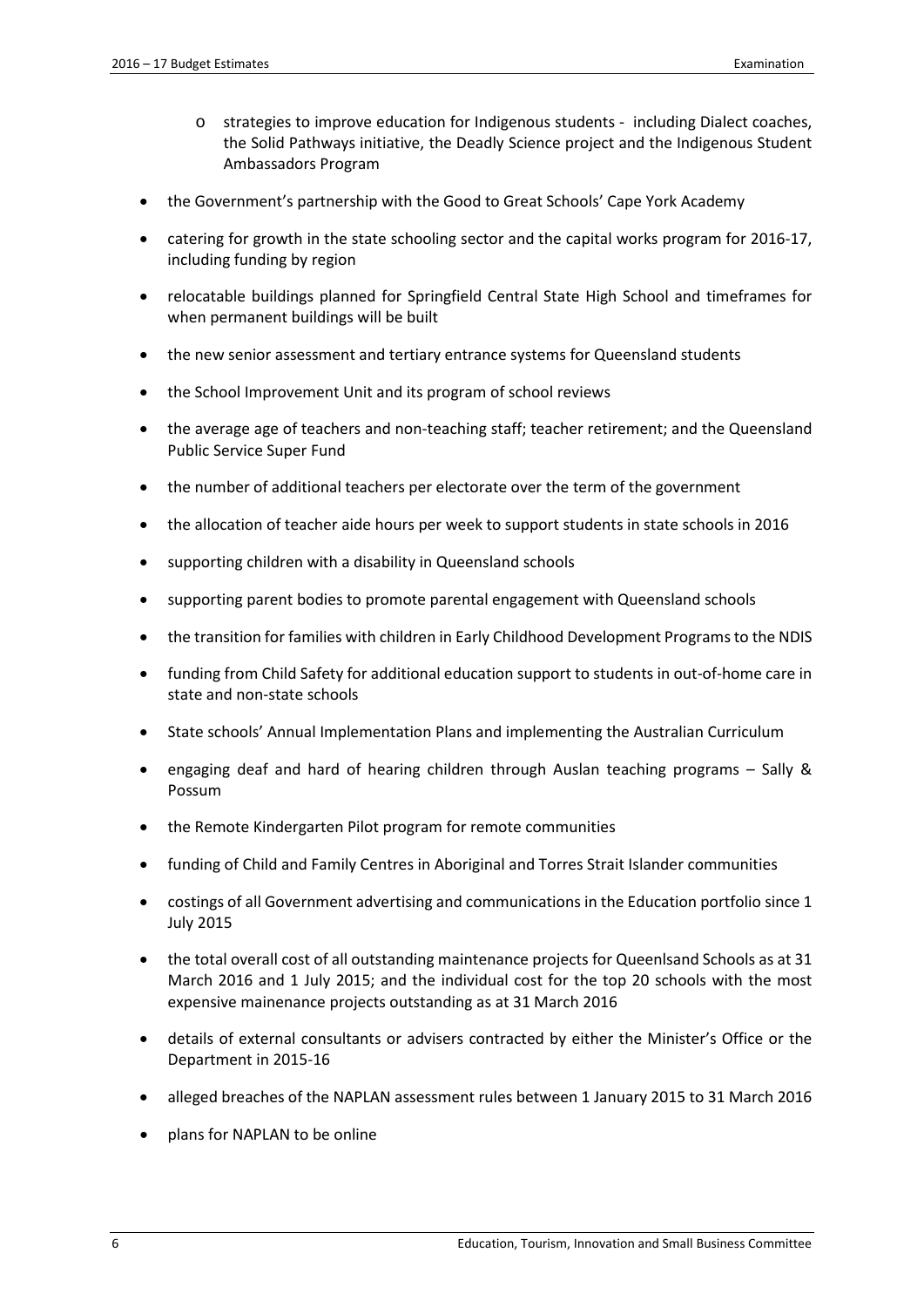- the number of DET staff who are classified as permanent and the number of staff classified as temporary, broken down by state school and region, and
- reviews conducted by DET since 1 July 2015.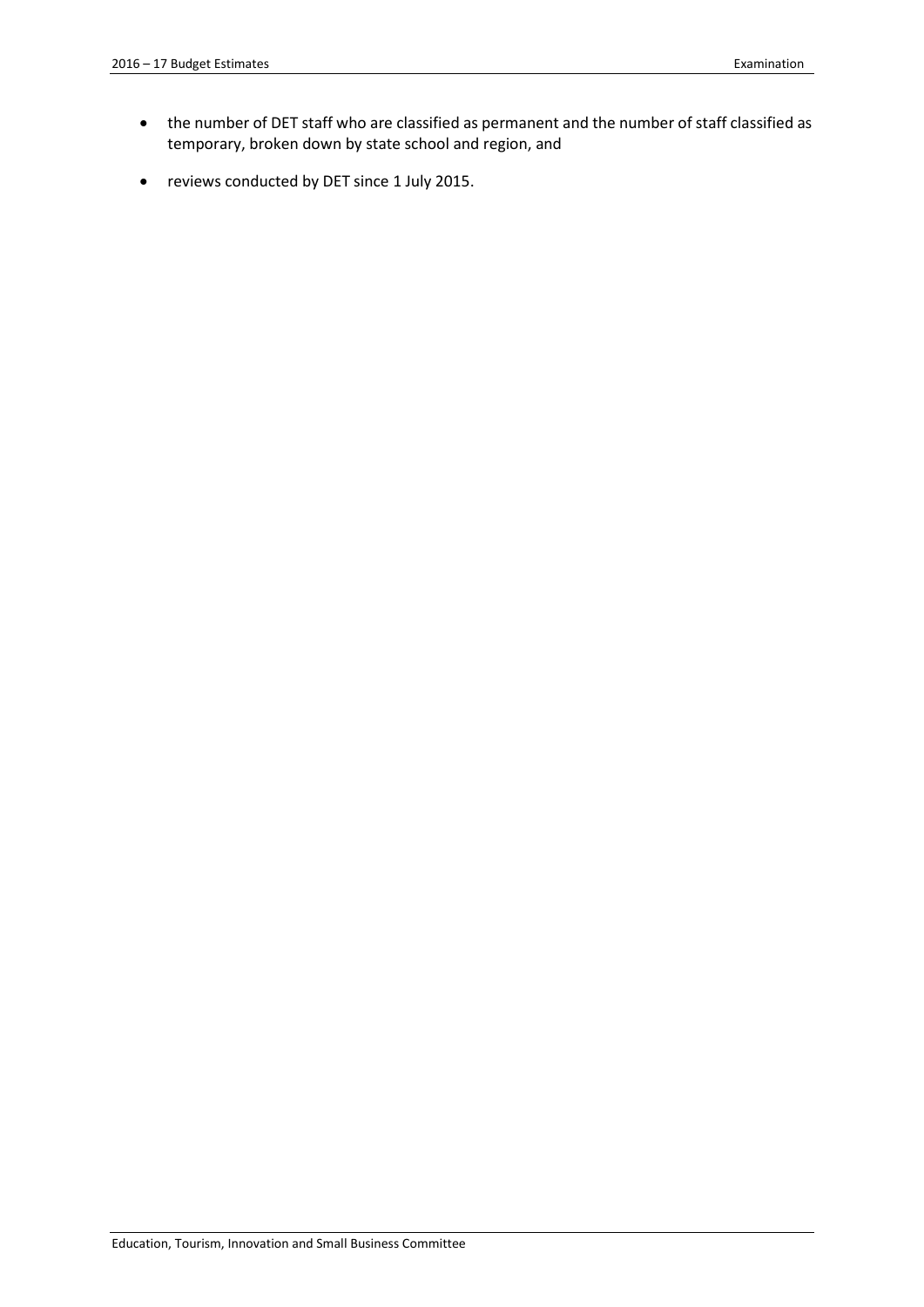# <span id="page-9-0"></span>**4. Tourism and Major Events**

### <span id="page-9-1"></span>*4.1 Department of Tourism, Major Events, Small Business and the Commonwealth Games*

The Minister for Tourism and Major Events is responsible for the service area of *Tourism and Events Development* of the Department of Tourism, Major Events, Small Business and the Commonwealth Games (DTESB).[4](#page-9-3)

Tourism and Events Development is focused on promoting the sustainable growth of Queensland's tourism industry through a whole-of-government approach that includes planning and investment in tourism assets and products and the coordination of major events.

The Minister's areas of responsibility are administered through DTESB and one statutory authority; Tourism and Events Queensland (TEQ). In accordance with Schedule 7 of the Standing Orders of the Legislative Assembly, the Chief Executive Officer of TEQ attended the estimates hearing and was available for direct questioning by the committee.

### <span id="page-9-2"></span>*4.1.1 Issues raised at the public hearing*

Issues raised by the Committee in relation to Tourism and Major Events included:

- TEQ's major event negotiations
- the provision of forward funding for four years to TEQ to bid for events and to market Queensland
- the increase in Chinese and Japanese tourists to Queensland and the Advance Queensland: Connecting with Asia strategy
- attracting new direct flights to Queensland
- the major events to receive funding from TEQ for 2015 to 2016, and 2016 to 2017
- Brisbane Baroque and payment of artists and creditors
- the cost of producing and publishing the Queensland Tourism Investment Guide for 2016 and the plans for a Chinese language version
- the new partnership arrangements including funding allocations and grants and whether funding is guaranteed across the forward estimates
- TEQ's new marketing approach focusing Queensland as the master brand and on visitor experiences, and
- DestinationQ Forum held in Mackay on 25 October 2016.

**.** 

<span id="page-9-3"></span><sup>4</sup> State Budget 2016-17, Service Delivery Statements, Department of Tourism, Major Events, Small Business and the Commonwealth Games, p.4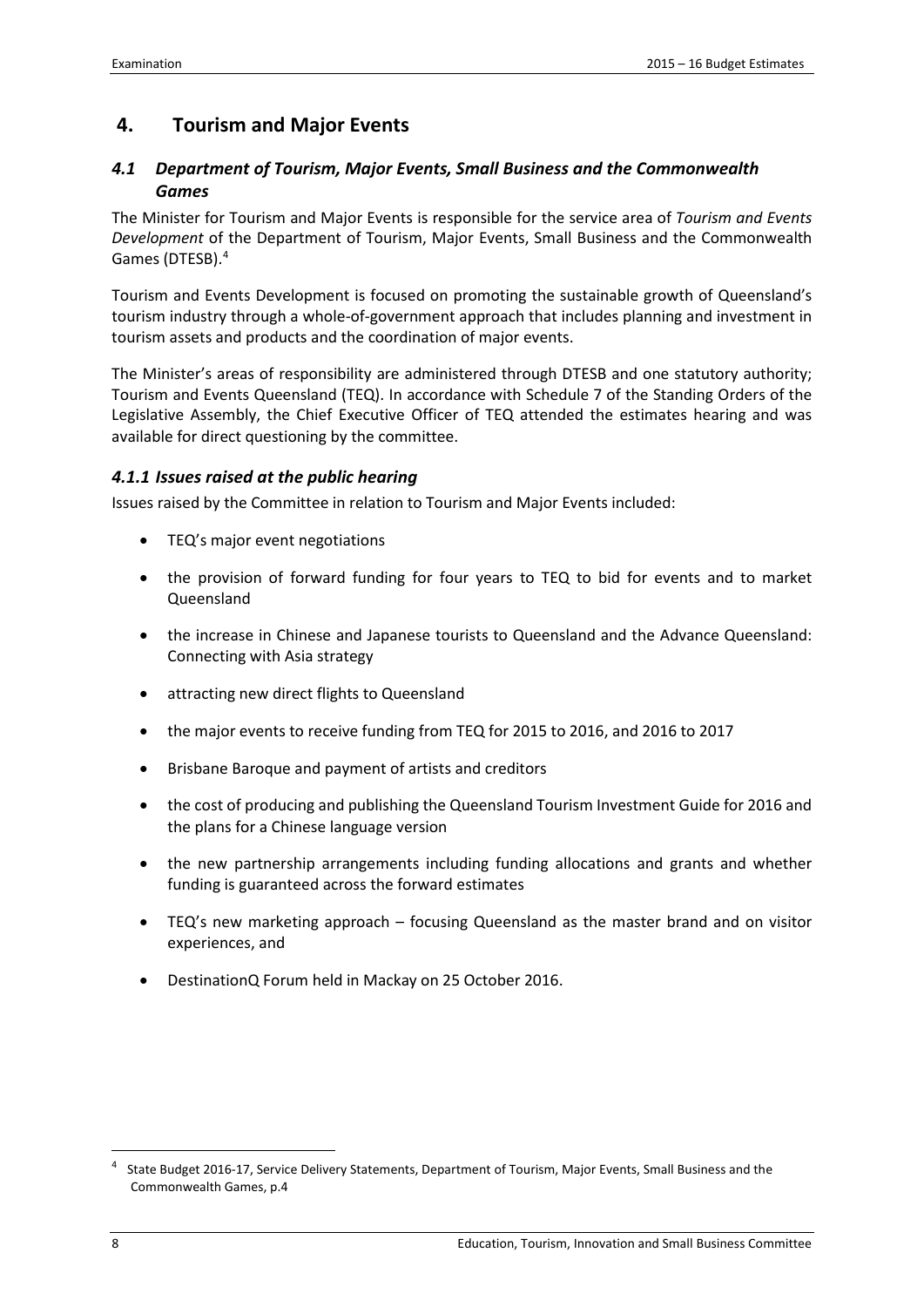### <span id="page-10-0"></span>**5. Innovation, Science and the Digital Economy**

### <span id="page-10-1"></span>*5.1 Department of Science, Information Technology and Innovation*

The Minister for Innovation, Science and the Digital Economy is responsible for three broad service areas of the Department of Science, Information Technology and Innovation. The service areas are:[5](#page-10-3)

- *Advancing Queensland through innovation* focused on implementing policies that support innovation-led growth and enhance the state as an innovation hub in the Asia Pacific, with a particular emphasis on research, the entrepreneurial spirit, new technology, capital and ideas
- *Improving services for Queenslanders* focused on the provision of simple and easy access to government services to Queenslanders; and making it easier for businesses and organisations to engage with government and to ensure the preservation of public records for current and future generations
- *Improving services for government* focuses on the provision of high quality government-to-government specialist services and advice; setting the strategic direction, advising, providing assurance, piloting and implementing digital government services; and providing scientific advice, information, monitoring and modelling services to underpin policies to protect and enhance Queensland's natural resources and the environment.<sup>[6](#page-10-4)</sup>

### <span id="page-10-2"></span>*5.1.1 Issues raised at the public hearing*

Issues raised by the Committee in relation to Innovation, Science and the Digital Economy include:

- the costs associated with corporate branding for Advance Queensland and its initiatives in 2015-16 and the allocation for 2016-17
- the Advance Queensland package and regional Queensland Regional Innovation Hubs
- funding for the Australian Institute of Tropical Health and Medicine
- funding for the One Stop Shop initiative
- Hot DesQ startup attraction program the number of jobs and the benefits to Queenslanders
- Accelerate Advance Queensland program the parameters of the three initiatives that make up the program and evaluating the impacts and benefits
- CITEC improving and measuring customer satisfaction
- the management of ICT programs and projects, including the ICT Dashboard
- Queensland Shared Services staffing levels including the ratio of frontline staff compared to the total headcount, current vacancies, and reductions in staff in 2015-16
- new data sets to stimulate growth in the digital economy including the 2015 census of Queensland flora

<span id="page-10-3"></span><sup>&</sup>lt;sup>5</sup> State Budget 2016-17, Service Delivery Statements, Department of Science, Information Technology and Innovation, pp 3-5

<span id="page-10-4"></span> $6$  State Budget 2016-17, Service Delivery Statements, Department of Science, Information Technology and Innovation, p 3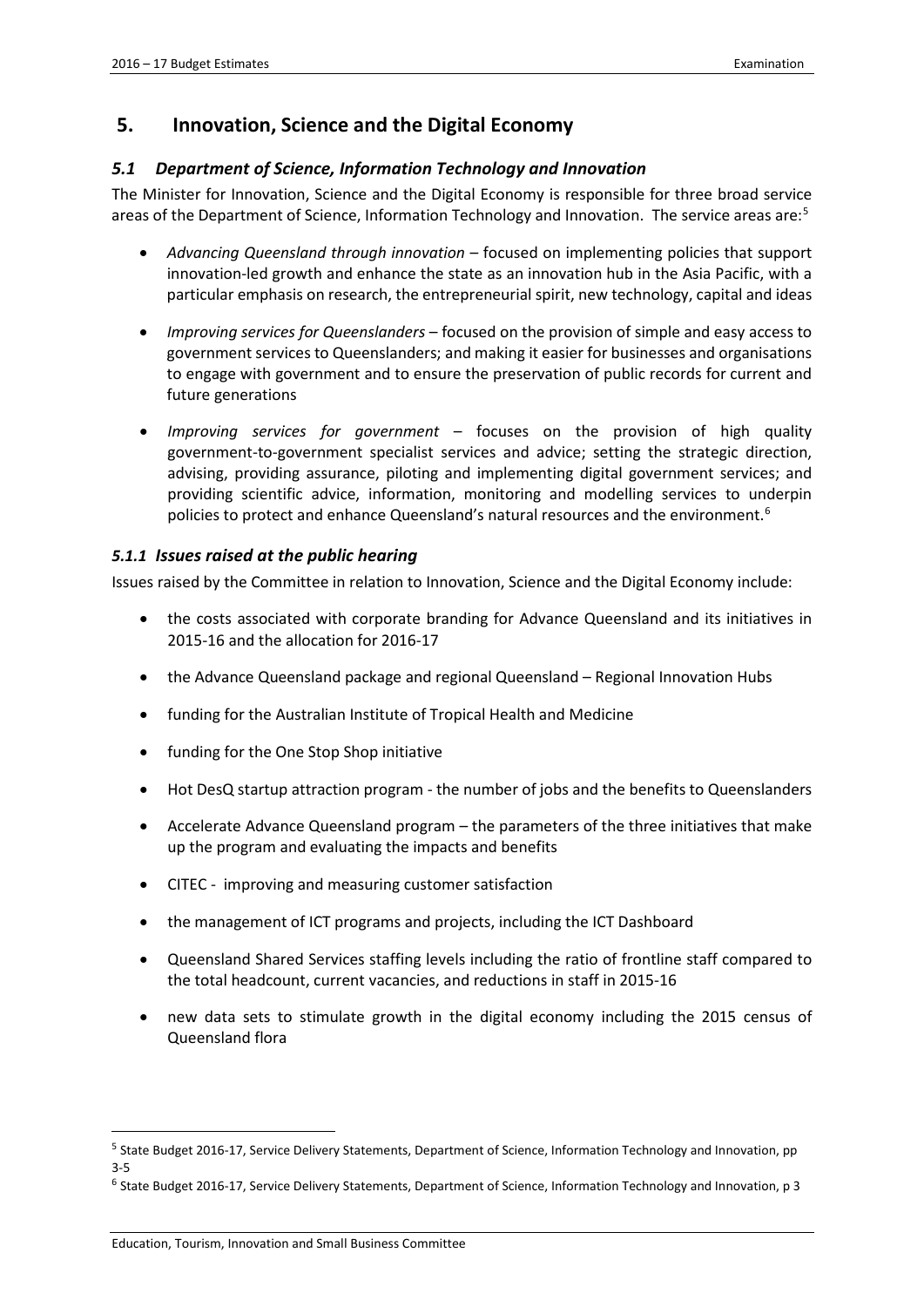- investments in upgrading mobile phone coverage in Queensland and the locations allocated for funding to improve mobile phone coverage
- the number of jobs created by the Advance Queensland allocation of \$180 million over four years
- Advance Queensland's Visiting Entrepreneurs Program
- Advance Queensland PhD Scholarships program
- Advance Queensland programs examples of the impacts and multiplier benefits identified by other jurisdictions in the implementation of equivalent innovation programs
- instances where the Department has been invoiced for the supply of materials or services, and those materials or services have not been supplied, and
- Queensland Shared Services client agencies.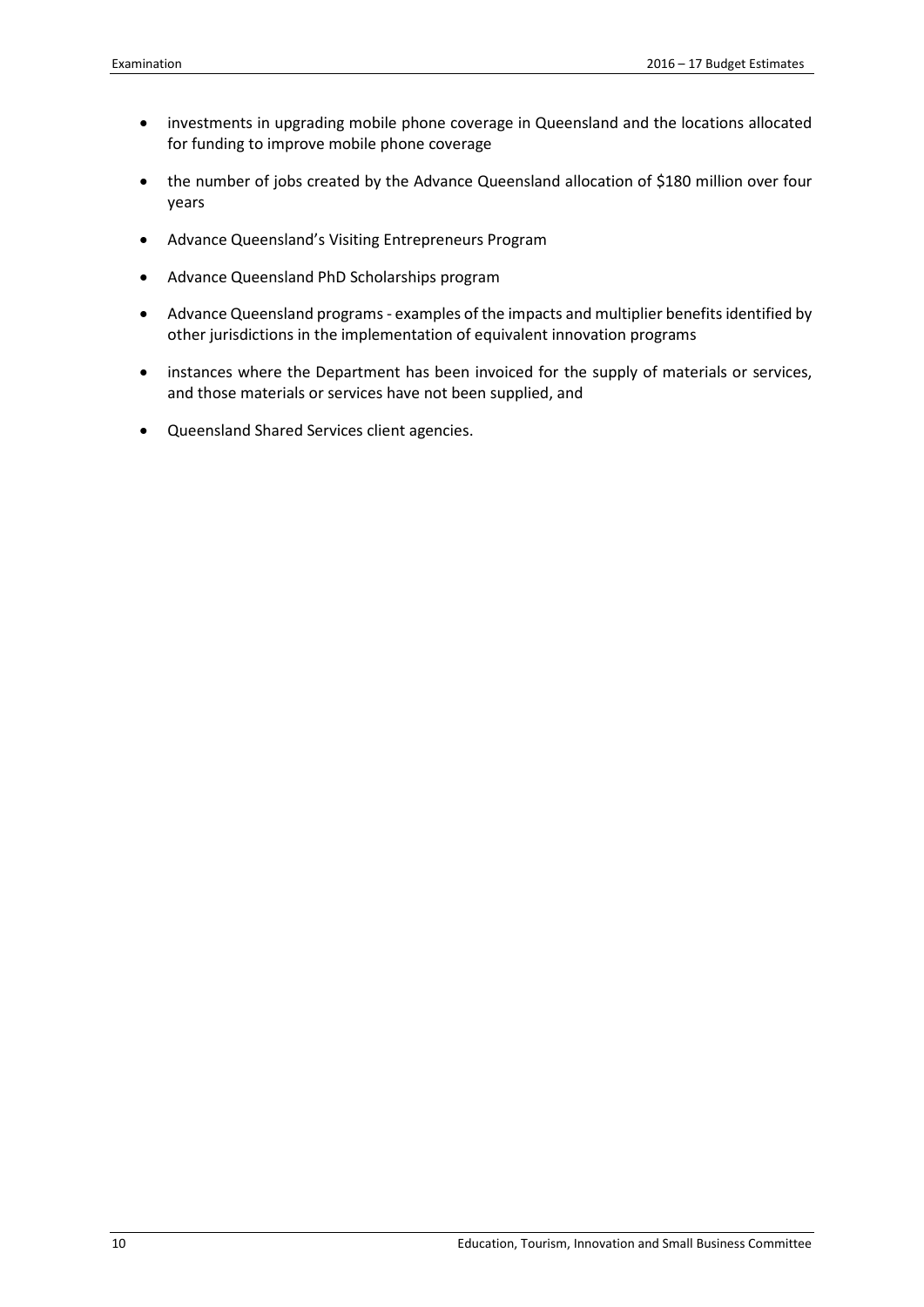### <span id="page-12-0"></span>**6. Small Business**

### <span id="page-12-1"></span>*6.1 Department of Tourism, Major Events, Small Business and the Commonwealth Games*

The Minister for Small Business is responsible for the *Small Business Services* service area of the Department of Tourism, Major Events, Small Business and the Commonwealth Games (DTESB).<sup>[7](#page-12-3)</sup>

Small Business Services is focused on ensuring a seamless interaction between business (particularly small business) and government by delivering products and services that promote growth.

### <span id="page-12-2"></span>*6.1.1 Issues raised at the public hearing*

Issues raised by the Committee in relation to Small Business:

- the number of people employed in small businesses in Queensland
- the role of the Small Business Champion and possible overlaps with the role of the Chamber of Commerce and Industry in advocating for small business
- the 25% payroll tax rebate for employers and the number of small businesses that can take advantage of the payroll tax threshold
- Meet the Buyer forums
- Advancing Small Business Queensland Strategy 2016 to 2020
- Queensland Small Business Week, 16 to 21 May 2016
- the new Office of Small Business and its services and funding
- Small Business Entrepreneur Grants Program
- measures to reduce the red tape burden on Queensland's small businesses; the timeline for the Red Tape Advisory Council's Annual Report; and whether any red tape reductions were identified
- requests made to the Small Business Advisory Council on small business issues and proposed small business assistance programs and policies, and
- Advance Queensland Knowledge Transfer Partnerships program.

**.** 

<span id="page-12-3"></span> $^7$  State Budget 2016-17, Service Delivery Statements, Department of Tourism, Major Events, Small Business and the Commonwealth Games, p.4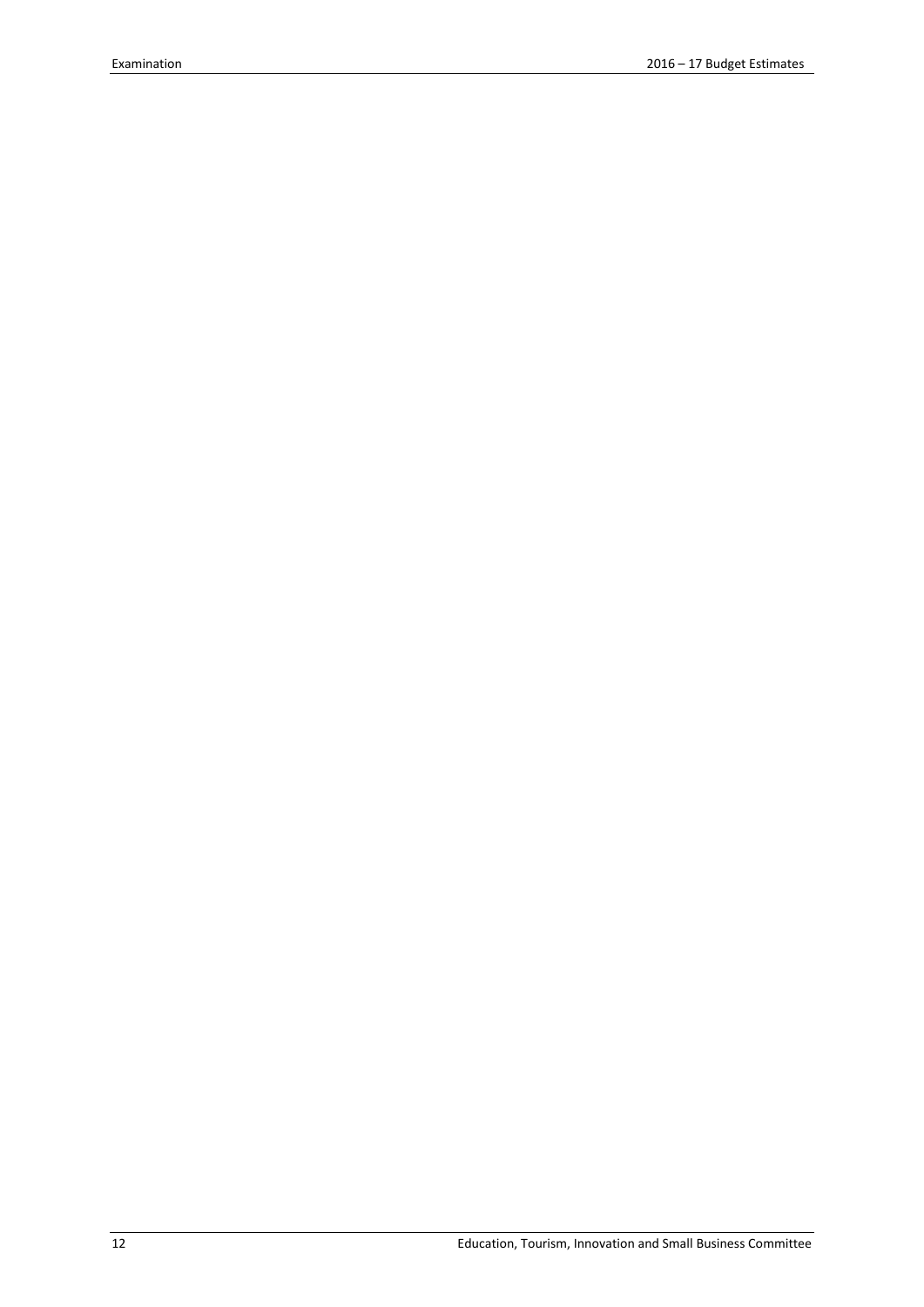# **Statement of Reservation**

# Government Members Statement of Reservation on following pages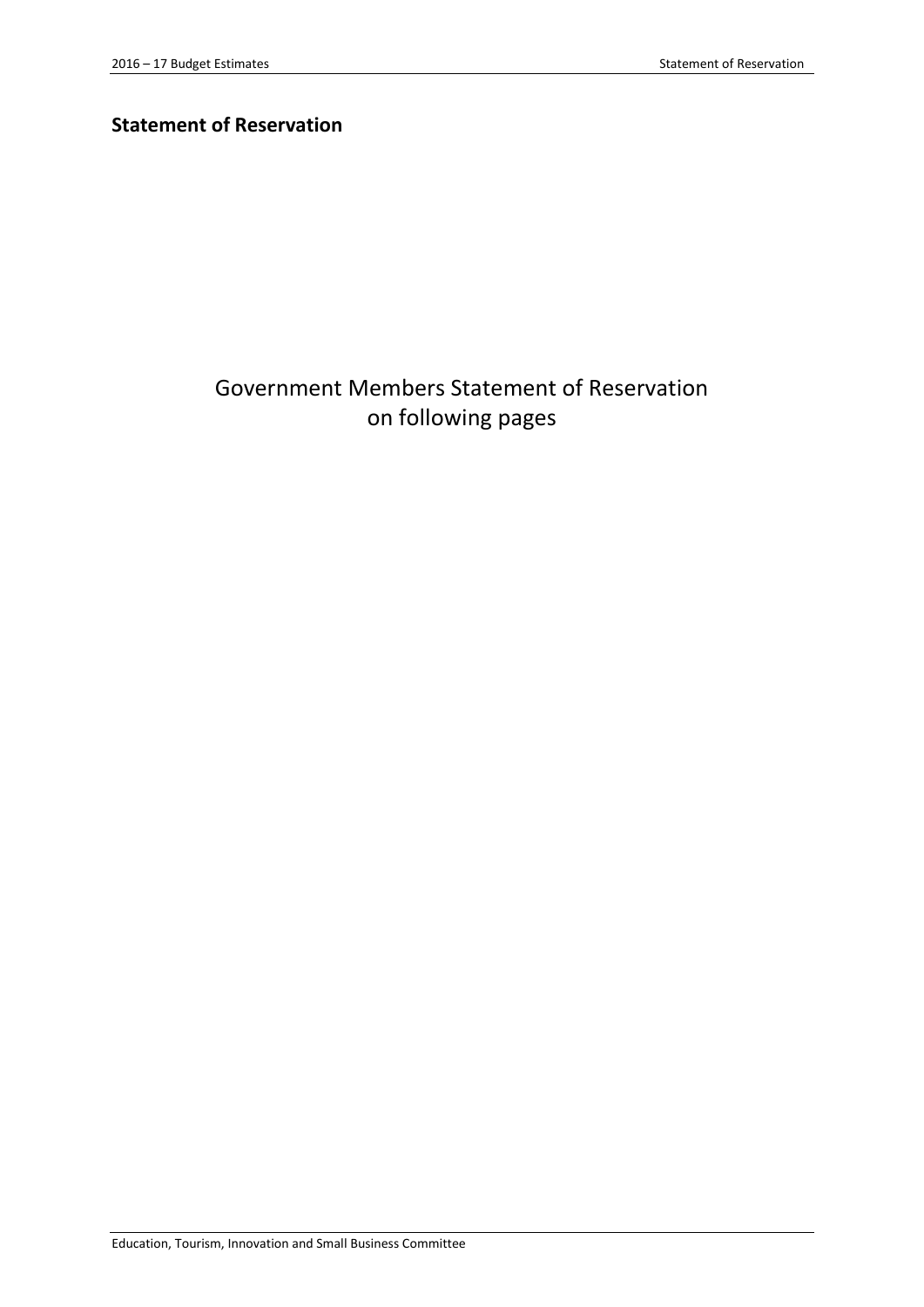# **Statement of Reservation on behalf of Government Members of the Committee**

I write to lodge a statement of reservation with respect to the Estimates Inquiry into the Appropriation Bill, specific to the areas under consideration by the Parliamentary Committee for Education, Tourism, Innovation and Small Business. I will briefly detail some of the Government member's concerns with respect to the report. The areas of concern listed below are not exhaustive and Government members will detail additional concerns during the parliamentary debate on the Bill.

# **Failure to reach agreement on proposed expenditure**

Government members supported the proposed expenditure of the Education, Tourism, Science, Innovation and Digital Economy, and Small Business portfolios. The Government members of the Committee now have grave reservations if the Opposition block the proposed expenditure as the impact of not allowing government expenditure to proceed could halt wages payment of employees and payment of allocated expenditure amongst other financial commitments. The Government members are concerned by this approach and its financial implications for the various government departments and initiatives.

# **Highlights of budgetary expenditure**

The Committee could not reach consensus on including the budget highlight into the report and have therefore, for open and transparent expenditure to the Queensland public, included the highlight of Government expenditure for the above mentioned portfolio areas in this statement of reservation.

### **1. Education**

The following table taken from the Service Delivery Statements for DET compares the appropriations for the department for 2015-16 and 2016-17.

| <b>Appropriations</b>              | <b>Budget 2015-16</b><br>\$'000 | Est. Actual | 2016-17<br>\$'000 |
|------------------------------------|---------------------------------|-------------|-------------------|
| Early Childhood Education and Care | 291.379                         | 242.600     | 301.148           |
| <b>School Education</b>            | 7.633.718                       | 7,580,739   | 7.970.425         |

*Source*: Service Delivery Statements: Department of Education and Training, p 16

### *Budget highlights for Education portfolio*

20[1](#page-15-0)6-17 capital highlights for the department include:<sup>1</sup>

• Investment of:

<u>.</u>

o \$115.3 million to commence the new stages for four recently opened schools and for the provision of additional classrooms at existing schools in growth areas throughout Queensland

<span id="page-15-0"></span> $1$  State Budget 2016-2017, Capital Statement – Budget Paper No3, p 28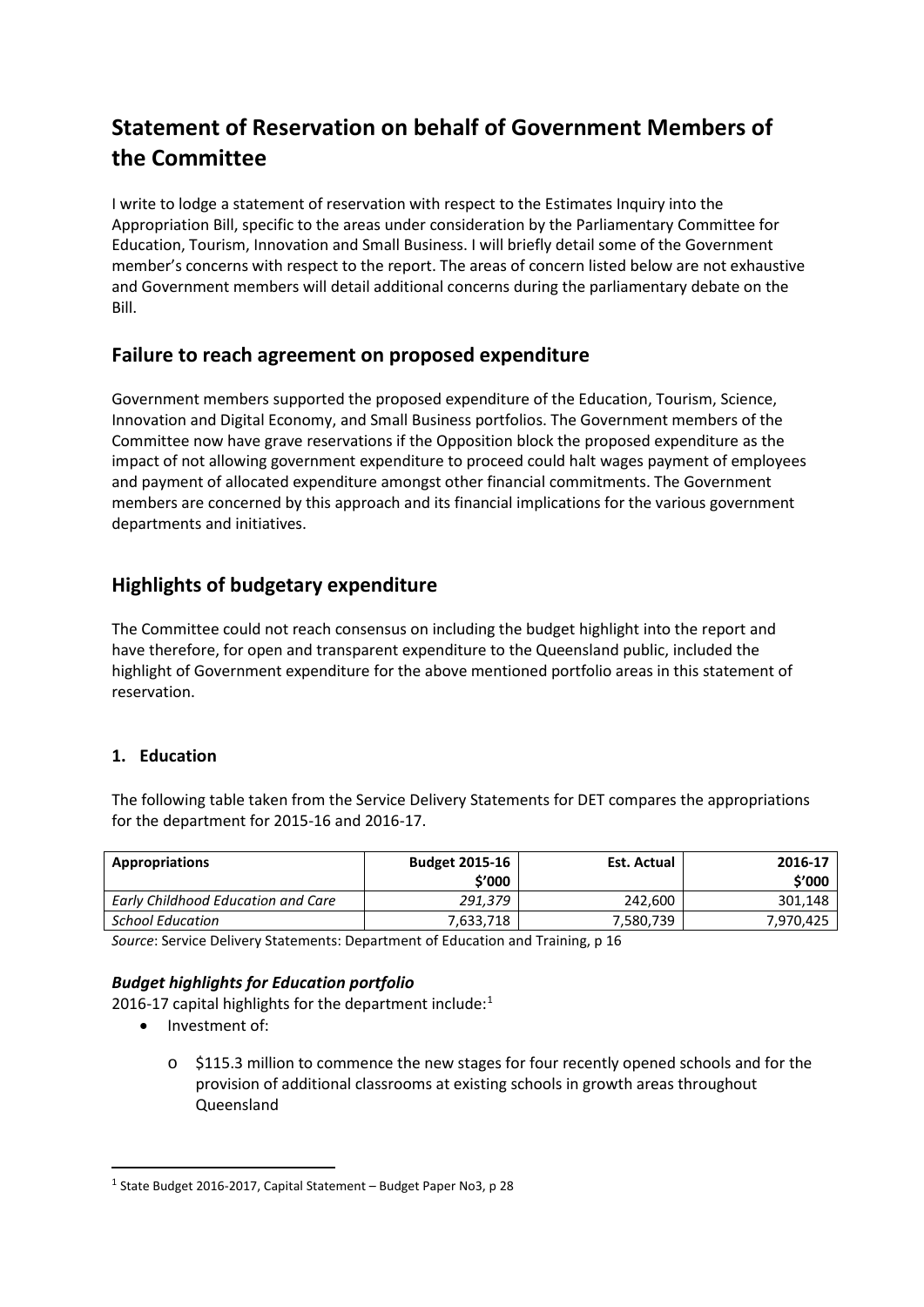- o \$57.6 million as part of the \$147.3 million total funding over five years to begin construction of three new primary schools in Caloundra, Coomera and Yarrabilba (Logan)
- o \$73.5 million to replace and improve facilities at existing schools
- o \$19.3 million as part of \$22.5 million to finish the construction of a new special school in Cairns
- $\circ$  \$19 million as part of \$45 million in total funding to begin construction of the new primary school in North-West Townsville
- o \$92.7 million in capital grants provided in 2016-17 to the Non-State School sector.

2016-2017 service area highlights for *Early Childhood Education and Care* include:[2](#page-16-0)

- investing \$42.8 million to meet the shortfall in Australian Government funding under the National Partnership Agreement on Universal Access to Early Childhood Education
- providing \$10.3 million to improve access by Aboriginal and Torres Strait Islander families to early education, family support and maternal health services provided by 10 Children and Family Centres in Queensland; and partnering with the Institute of Indigenous Urban Health to promote early childhood education through the Deadly Kindies program
- providing families a 12 month membership with Playgroup Queensland upon the birth of their child
- delivering greater access to Kindergarten in the remote communities of Aramac, Augathella, Bedourie, Birdsville, Boulia, Dingo, Greenvale, Muttaburra, Pentland, Thargomindah and Valkyrie through the Remote Kindergarten Pilot in state schools
- providing \$3.7 million to Kindergarten services to support children with disabilities to engage in early learning
- launching the first early learning video series and applications for deaf or hearing impaired children who use AUSLAN as their primary language – the first of its kind in Australia
- implementing the 2016-19 Early Childhood Education and Care Workforce Action Plan.

2016-2017 service area highlights for *School Education* include:[3](#page-16-1)

- allocating 290 additional teachers to Queensland schools to reduce class sizes and to provide further support to teachers and principals; and providing an additional 15 guidance officers (or equivalent) to state high schools to improve counselling and career advice services to students
- providing \$102 million in funding over four years, and ongoing funding, to implement the findings of the Review of Administrative and Support Staff

<span id="page-16-0"></span><sup>&</sup>lt;sup>2</sup> State Budget 2016-17, Service Delivery Statements, Department of Education and Training, p.4-5  $3$  State Budget 2016-17, Service Delivery Statements, Department of Education and Training, p.7-8

<span id="page-16-1"></span>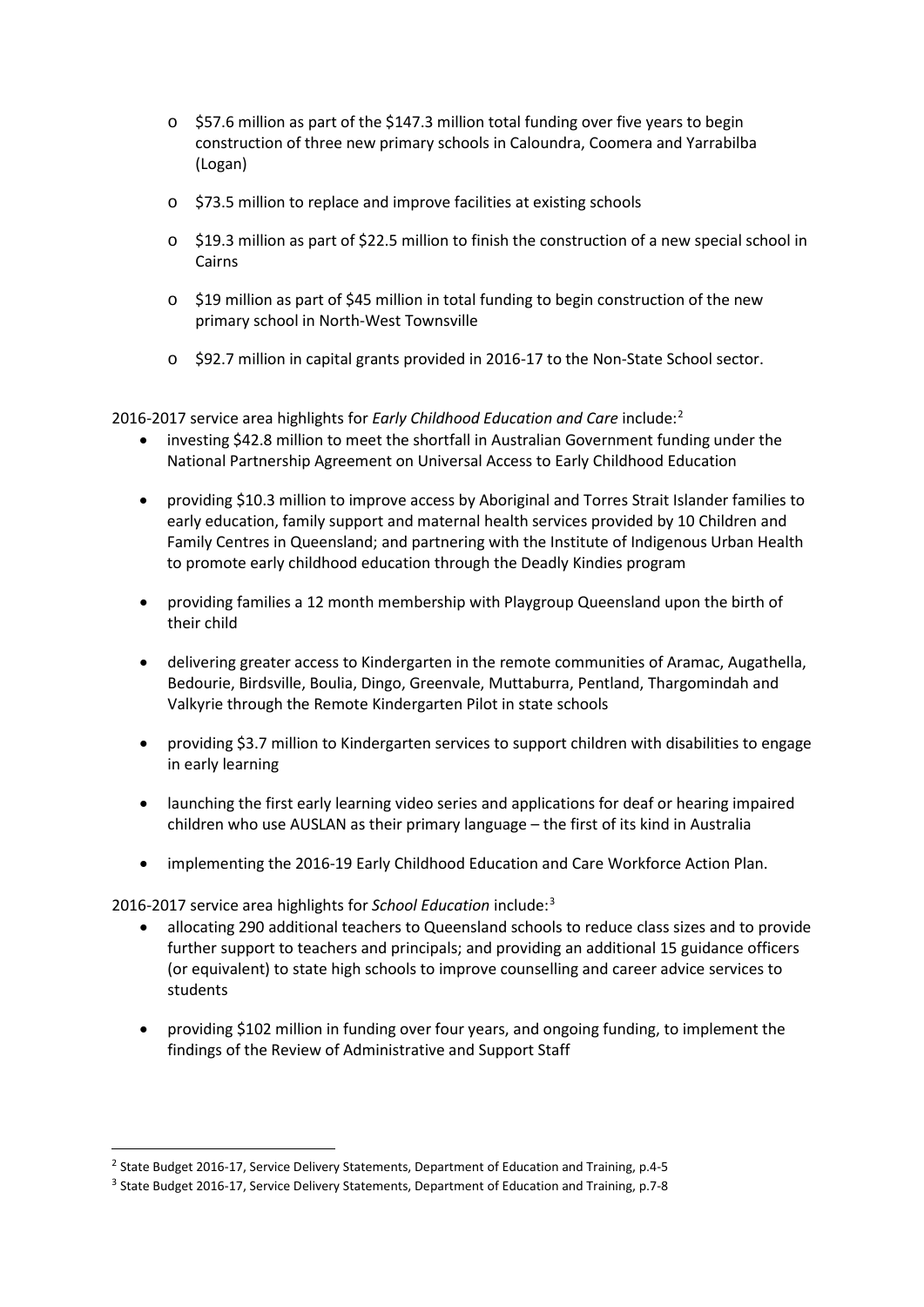- implementing the new senior assessment and tertiary entrance systems for commencement in 2018, an investment of \$24.3 million of \$72.4 million over four years
- investing \$2 million of the \$6 million three year program to improve the teacher classification system and pay structure
- investing \$73 million (plus ongoing funding from 2019 2020) as part of the second year of the government's \$300 million four year commitment to supplement the state school's maintenance program
- providing \$10 million of the \$30 million over three years for priority minor works in state schools
- supporting teachers and schools to deliver a science, technology, engineering and mathematics (STEM) based education to Queensland students as outlined in Advancing Education: An Action Plan for Education in Queensland
- introducing legislation to make Prep the first year of compulsory schooling
- improving the reading outcomes for Aboriginal and Torres Strait Islander students who are learning English as an Additional Language or Dialect (EAL/D) through the provision of Regional EAL/D Coaches, a Principal EAL/D Coach and the Indigenous Language Perspectives team
- improving the learning outcomes of students with learning needs through the provision of :
	- o autism coaches, inclusion coaches and mental health coaches in each of the department's regions
	- o supporting, training and teaching strategies to teachers and parents of children with autism through the Autism Hub
	- o specialist reading training and advice to parents and teachers for teaching children with dyslexia, and
	- o speech-language therapy services for students in select remote and rural schools using telepresence technology.

### **2. Tourism and Major Events**

The following table taken from the Service Delivery Statements for DTESB compares the appropriations for the department for 2015-16 and 2016-17 for *Tourism and Events Development.*

| Appropriations     | <b>Budget 2015-16</b><br>\$'000 | Est. Actual | 2016-17<br>\$'000 |
|--------------------|---------------------------------|-------------|-------------------|
| Tourism and Events | 192.220                         | 146,285     | 213,016           |
| Development        |                                 |             |                   |

*Source*: Service Delivery Statements: DTESB, p 10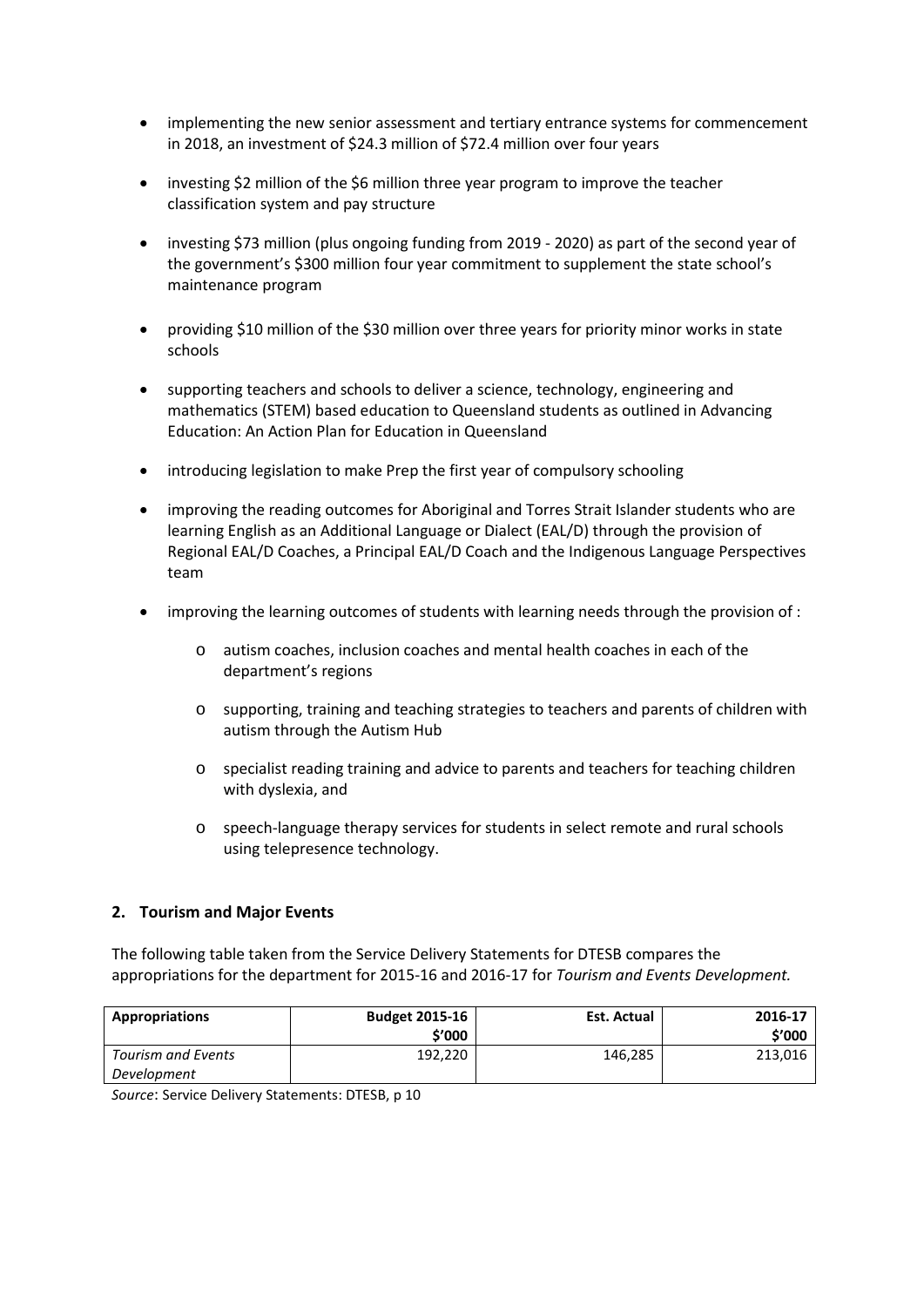### *Budget Highlights for the Tourism portfolio*

2016-2017 service area highlights for *Tourism and Events Development* include:[4](#page-18-0)

- continuation of the Tourism Demand Driver infrastructure program, including improving tourism capabilities, quality standards and new tourism facilities
- attracting new direct flights to Queensland through the Attracting Aviation Investment Fund
- encouraging ecotourism investments and tourism initiatives that promote and protect the Great Barrier Reef

### **3. Innovation, Science and the Digital Economy**

The following table taken from the Appropriation Bill 2016 compares the appropriations for the department for 2015-16 and 2016-17.

| <b>Appropriations</b>    | <b>Budget 2015-16</b><br>\$′000 | <b>Est. Actual</b> | 2016-17<br>\$'000 |
|--------------------------|---------------------------------|--------------------|-------------------|
| Controlled Items         |                                 |                    |                   |
| departmental<br>services | 324,729                         | 266,860            | 294,567           |
| equity adjustment        | (7,689)                         | 1,610              | (4, 444)          |
| Administered Items       | 71,625                          | 57,882             | 70,318            |
| Vote                     | 388,665                         | 326,352            | 360,441           |

*Source*: Appropriation Bill 2016, Schedule 2, p. 11.

The total capital purchases for the Department of Science, Information Technology and Innovation in 2016-17 are \$17.4 million with \$8.5 million in capital grants. Capital grants funding of \$8.2 million has been allocated for the establishment of the Australian Institute of Tropical Medicine and to strengthen Queensland's readiness to combat biosecurity risks.

### *Budget highlights for the Science, Innovation and Digital Economy portfolio*

2016-17 capital highlights for the department include:

 $\bullet$  Investment of:<sup>[5](#page-18-1)</sup>

- o \$5.9 million for consolidation and upgrade of finance and human resource systems managed by Queensland Shared Services
- o \$3.1 million for replacement of vital assets and critical information brokerage software enhancements in CITEC
- o \$2.9 million for ongoing replacement of departmental assets including scientific equipment
- o \$2.1 million to Smart Service Queensland for a new telephony solution that will improve the delivery of call centre services to the government and to the public; and \$1.1 million to replace its Content Delivery System which is critical to the call centre

<span id="page-18-0"></span><sup>4</sup> State Budget 2016-17, Service Delivery Statements, Department of Tourism, Major Events, Small Business and the Commonwealth Games, p.6

<span id="page-18-1"></span><sup>5</sup> State Budget 2016-17, Capital Statement – Budget Paper No. 3, p 108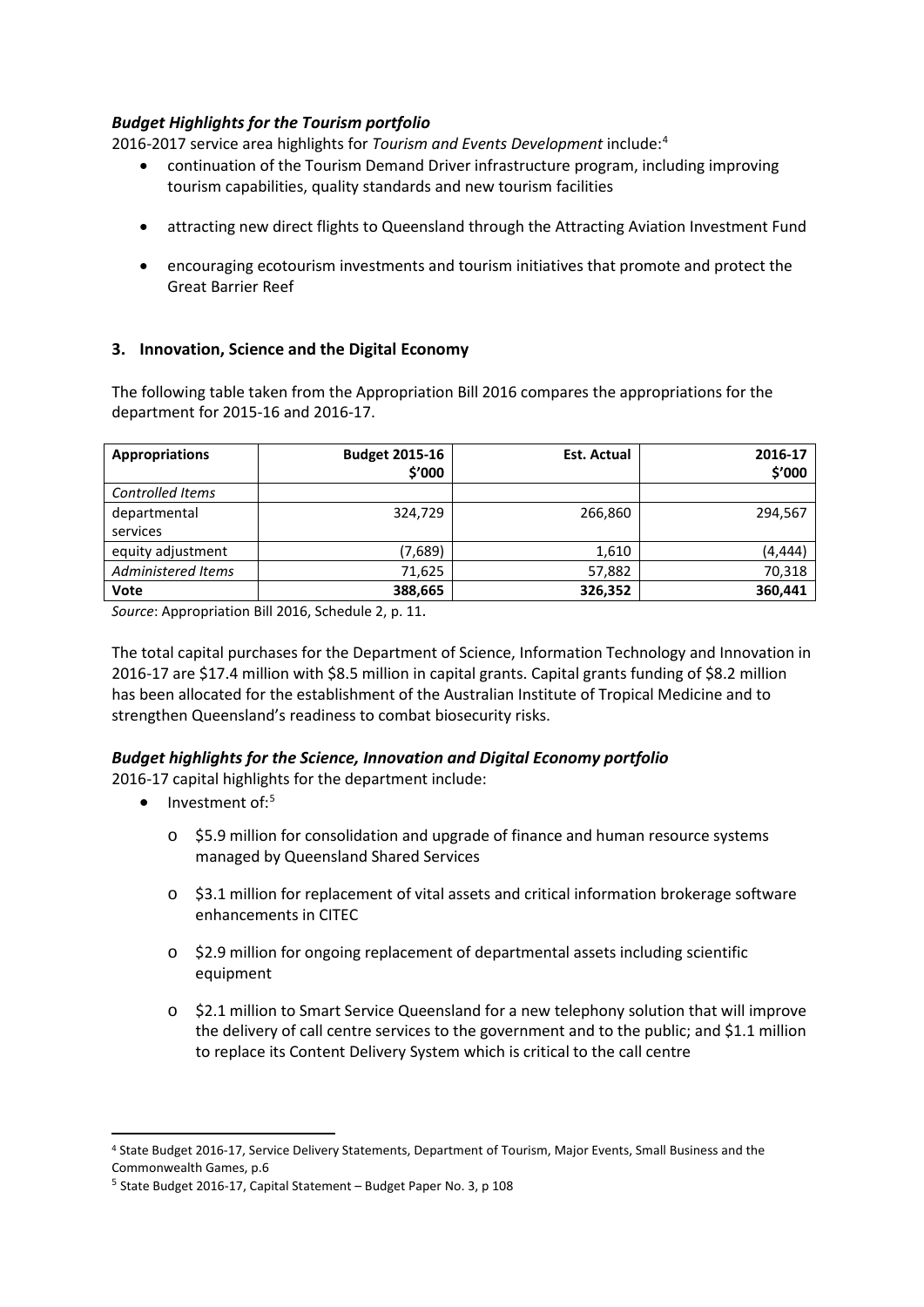- o \$1.8 million to the Library Board of Queensland to purchase new collections and to replace information technology and micrographic equipment.
- o \$1.1 million to Smart Service Queensland
- o \$400,000 for the receipting software for the One-Stop Shop initiative and finalising of Phase 2 deliverables.

2016-2017 service area highlights for *Advancing Queensland Through Innovation* include:[6](#page-19-0)

- increasing the momentum of Advance Queensland programs by fostering innovation across regional Queensland, supporting Queensland industries and businesses to innovate and improve products and services; and deepening partnerships across business, industry and research sectors
- opening the Australian Institute of Tropical Health and Medicine at James Cook University Townsville campus
- continuing Advance Queensland Community Digital Champion and Digital Careers programs to help Queenslanders become more digitally aware and innovative
- building on the state's Open Data initiative by releasing the next wave of high value Queensland datasets to stimulate opportunities for start-ups, entrepreneurs, researchers, local business and community organisations in the digital economy.

2016-2017 service area highlights for *Services for Queenslanders* include:[7](#page-19-1)

- releasing a new version of qld.gov.au and easy pay capabilities to support customer payments
- progressing the review of the *Public Records Act 2002* to ensure the integrity of records for the benefit of present and future generations
- implementing the outcomes from the review of the strategic direction of the Queensland State Archives (QSA) and continuing to progress a digital archives solution.

2016 – 2017 service area highlights for *Services for Government* include:[8](#page-19-2)

- coordinating reef science projects to inform land management practices and understand water quality impacts on the Great Barrier Reef – projects such as the Paddock to Reef Integrated monitoring, modelling and Reporting Program and Department of Environment and Heritage Protection's Reef Water Quality Science Program
- utilising digital soil mapping approaches for consistency in spatial soil data sets to inform better land management practices
- communicating climate change risks at a regional scale by providing high resolution climate change projections for Queensland, an interactive climate change website and regional workshops

<span id="page-19-0"></span><sup>&</sup>lt;sup>6</sup> State Budget 2016-17, Service Delivery Statements, Department of Science, Information Technology and Innovation, p 5<br><sup>7</sup> State Budget 2016-17, Service Delivery Statements, Department of Science, Information Technology

<span id="page-19-2"></span><span id="page-19-1"></span>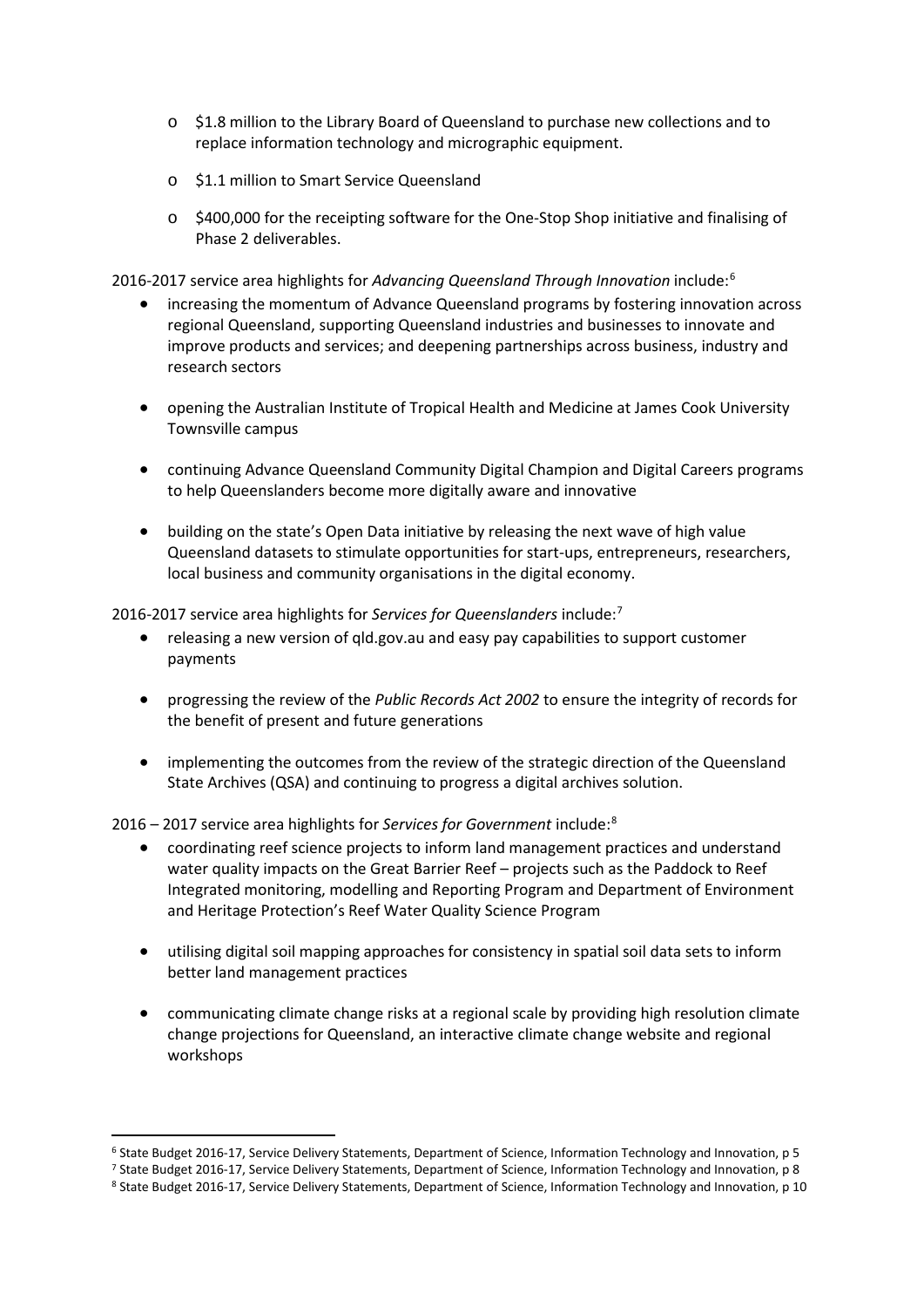- leading and embedding ICT category management across the Queensland Government to ensure whole-of-government needs are met
- managing large scale contracts on behalf of government agencies to ensure the success of the Government Wireless Network, ICT in the 1 William Street building and Mobile Phone Coverage
- completing the implementation of the 1 William Street ICT program
- delivering an on-boarding program for State Emergency Services to utilise the Government Wireless Network.

### **4. Small Business**

The following table taken from the Service Delivery Statements for DTESB compares the appropriations for the department for 2015-16 and 2016-17 for *Small Business Services*.

| Appropriations                           | <b>Budget 2015-16</b><br>\$'000 | Est. Actual | 2016-17<br>\$'000 |
|------------------------------------------|---------------------------------|-------------|-------------------|
| <b>Small Business</b><br><b>Services</b> | 12,966                          | 10,400      | 18,809            |

*Source*: Service Delivery Statements: DTESB, p 10

### *Budget highlights for the Small Business portfolio*

2016 to 2017 service area highlights for *Small Business Services* include:[9](#page-20-0)

- implementing the Advancing Small Business Queensland Strategy and the establishment of the Office of Small Business to help small businesses grow
- expanding the Queensland Entrepreneurs of Tomorrow program to include new and homebased businesses and supporting the growth of businesses owned by women and Aboriginal and Torres Strait Islander people
- continuation of the Queensland Small Business Advisory Council and Red Tape Reduction Advisory Council to provide direct input to Government on issues facing the small business sector.

### **Conclusion**

 $\overline{a}$ 

Government members are of the view that the state budget forms the cornerstone of the economy and is deeply disappointed that the Opposition members of the Committee could not agree to the expenditure of the various portfolio areas.

The Government members are concerned that there was no agreement to include the open and transparent financial accountabilities to the taxpayers of Queensland in the official report on the Estimates process.

<span id="page-20-0"></span><sup>9</sup> State Budget 2016-17, Service Delivery Statements, Department of Tourism, Major Events, Small Business and the Commonwealth Games, p.6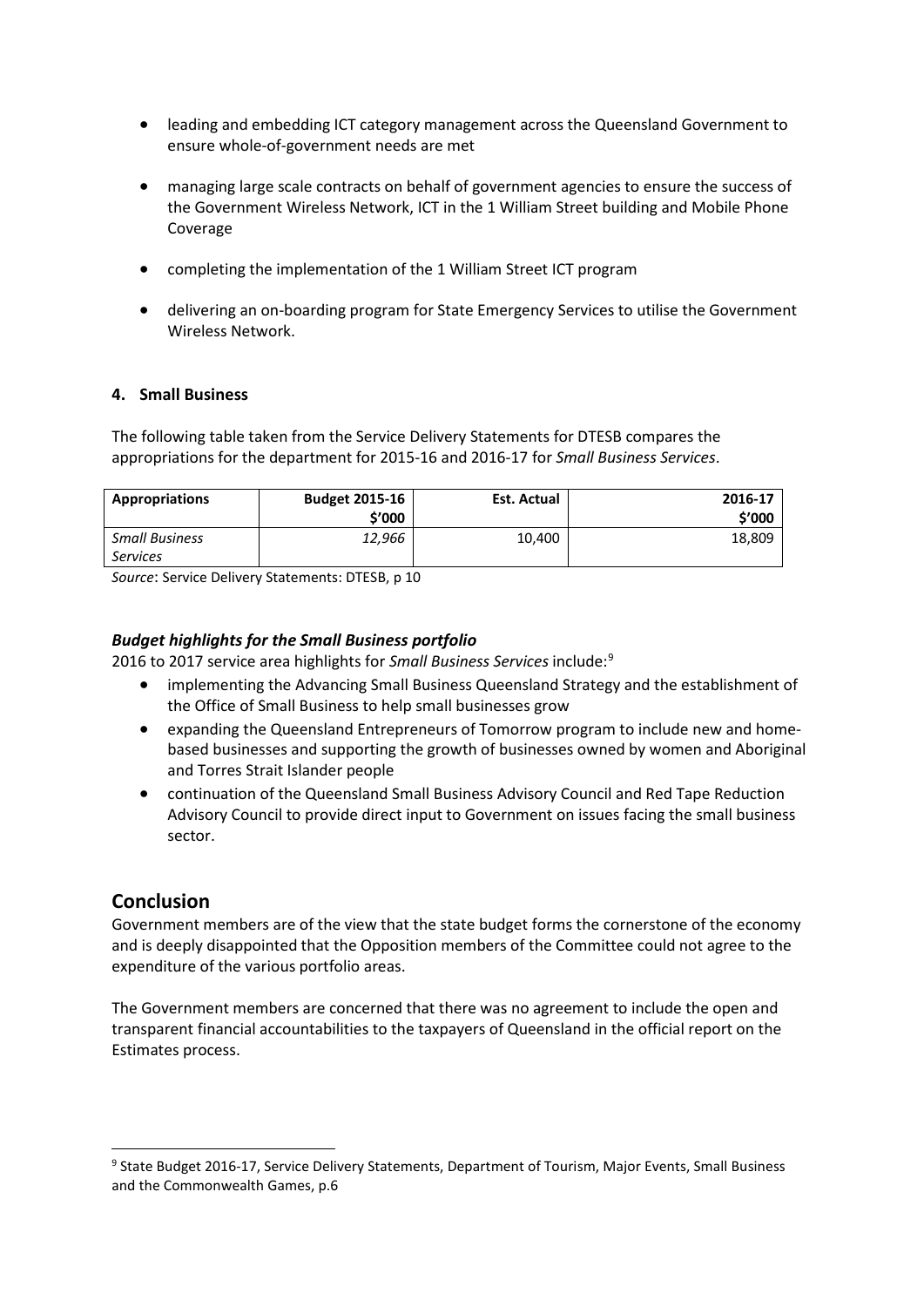Government members would like to thank all those involved in the Estimates process with the Education, Tourism, Innovation and Small Business Committee including the work of the Secretariat and associated staff.

As previously mentioned, these areas outlined not exhaustive and Government members will detail additional concerns during the parliamentary debate in the house.

Willi

Scott Stewart MP Chair Education, Tourism, Innovation and Small Business Committee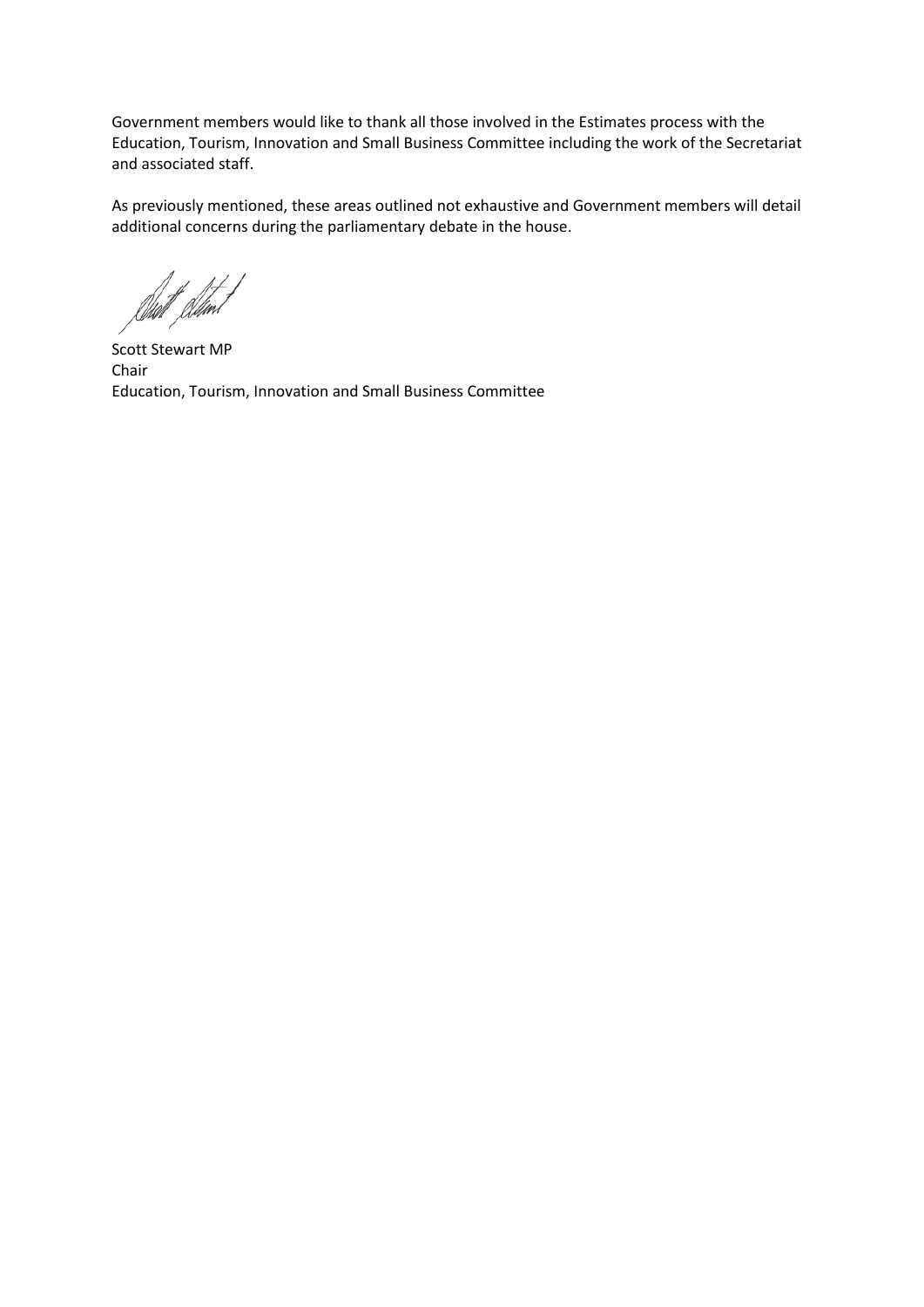# **Statement of Reservation**

# Non-Government Members Statement of Reservation on following pages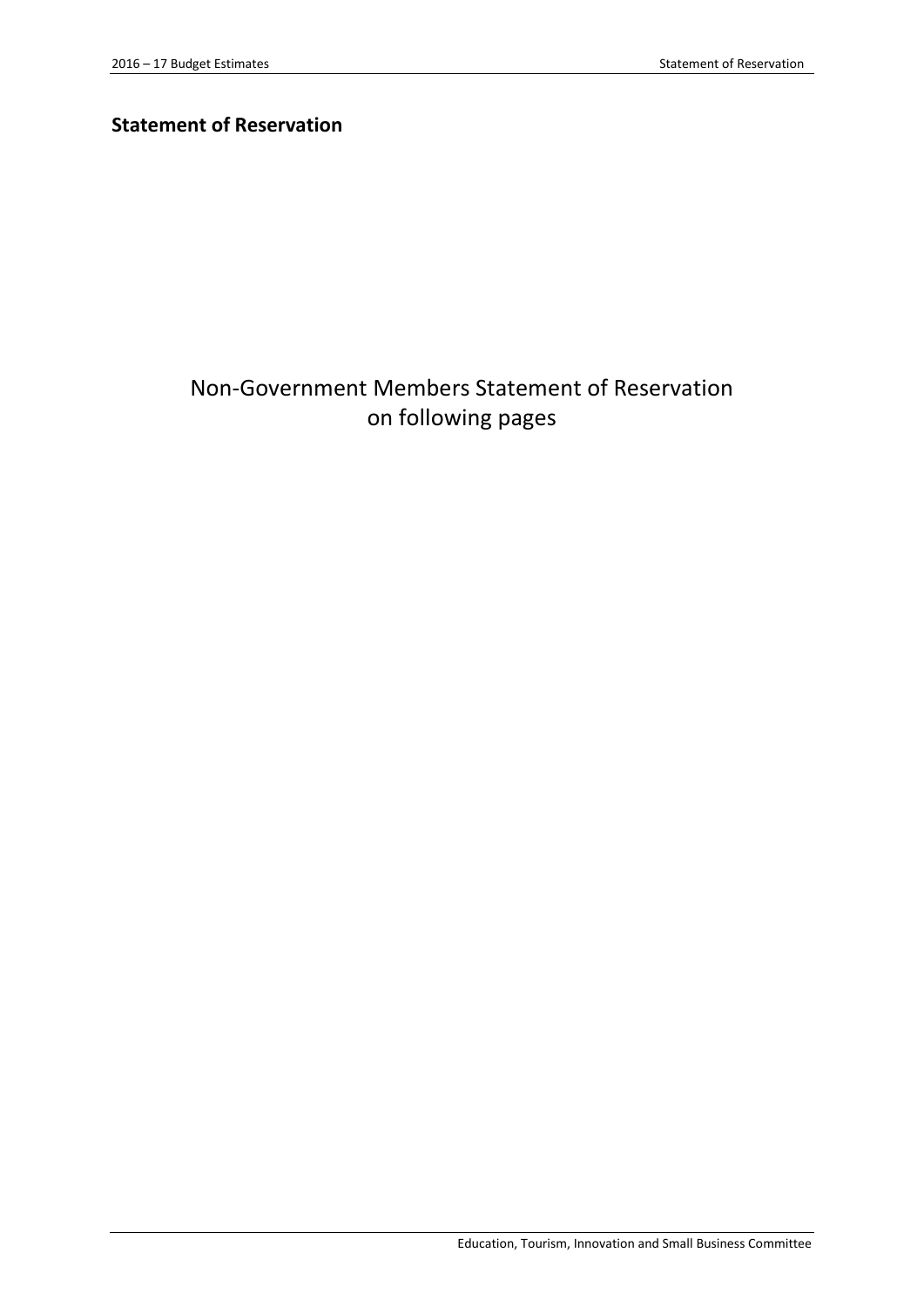The Palaszczuk Labor Government's second budget is best characterised as a budget of raids, writedowns and rip-offs with no long-term cohesive economic plan to create jobs and grow the Queensland economy.

This Committee reviewed the budget for the Minister for Education and Minister Tourism and Major Events, the Minister for Science, Innovation and the Digital Economy and Small Business.

#### **Education**

This year's budget was said to be a record spend in the education portfolio, yet as the Committee discovered before the hearing had even commenced, the Department missed 14 of its key performance targets. The hearings further highlighted the fact that despite recording spending in the portfolio there was a sense the portfolio could still do better. Under questioning the Minister confirmed teachers were being subjected to violence by students and this was leading to ongoing issues of workers compensation. This lead to further questions raised about the increased number of short and long term suspensions and the lack of planning to address the growing unrest presented in schools. It was disappointing that it took for the Estimates hearing to have the Government announce a glossy brochure and campaign to protect teachers from violence against parents.

The non-Government members of the committee are concerned that the Minister for Education was not informed of growing violence and safety concerns raised by local staff in Aurukun in the months leading up to the rushed closure of the school five months later. There is a significant public investment being made to boost Indigenous student outcomes, yet on examination, the Committee found attendance was still a critical issue that remained a major impediment to achieving these outcomes and the Government was not working to address it. There is evidence to suggest that despite the fanfare of claiming the Government was commencing year 7 and 8 in community for children in Aurukun, not a single student attended first day and that attendance is still extremely low, despite between 27 to 28 eligible students in community.

During non-Government committee member questioning evidence was presented around the follow up responsibilities of Education Queensland when a mandatory report of suspected child abuse is made to the Department of Child Safety. It was not clear how structured this was or how Education Queensland was ensuring the safety of children at risk of harm in light of child safety investigation backlogs. The non-Government members of the Committee hold reservations with the level of accountability and reporting by the Department when it comes to funding provided to deliver extra education supports to children identified as being in the care of Child Safety Services.

At the time of the hearing, negotiations were still underway around future pay rises for Queensland public school teachers and it is the non-Government members held reservations that such negotiations were being pushed by the Union for higher wages over and above the 2.5 per cent whole of Government wage increase policy.

Reservations are also held at the lack of openness and transparency displayed by the Minister and the Government over her refusal to provide information as requested during the pre-hearing question on notice process. On the issue of school maintenance backlogs, it is concerning the Minister refused to release a breakdown of the backlogs as was requested, claiming the information was over 80 pages long. This refusal to release the information for public scrutiny undermines the entire estimates process. If non-Government members are unable to access and analyse how the budget for the Department is being expended against key items such as capital works maintenance there is no way the Committee can make an informed judgement on the expenditure process.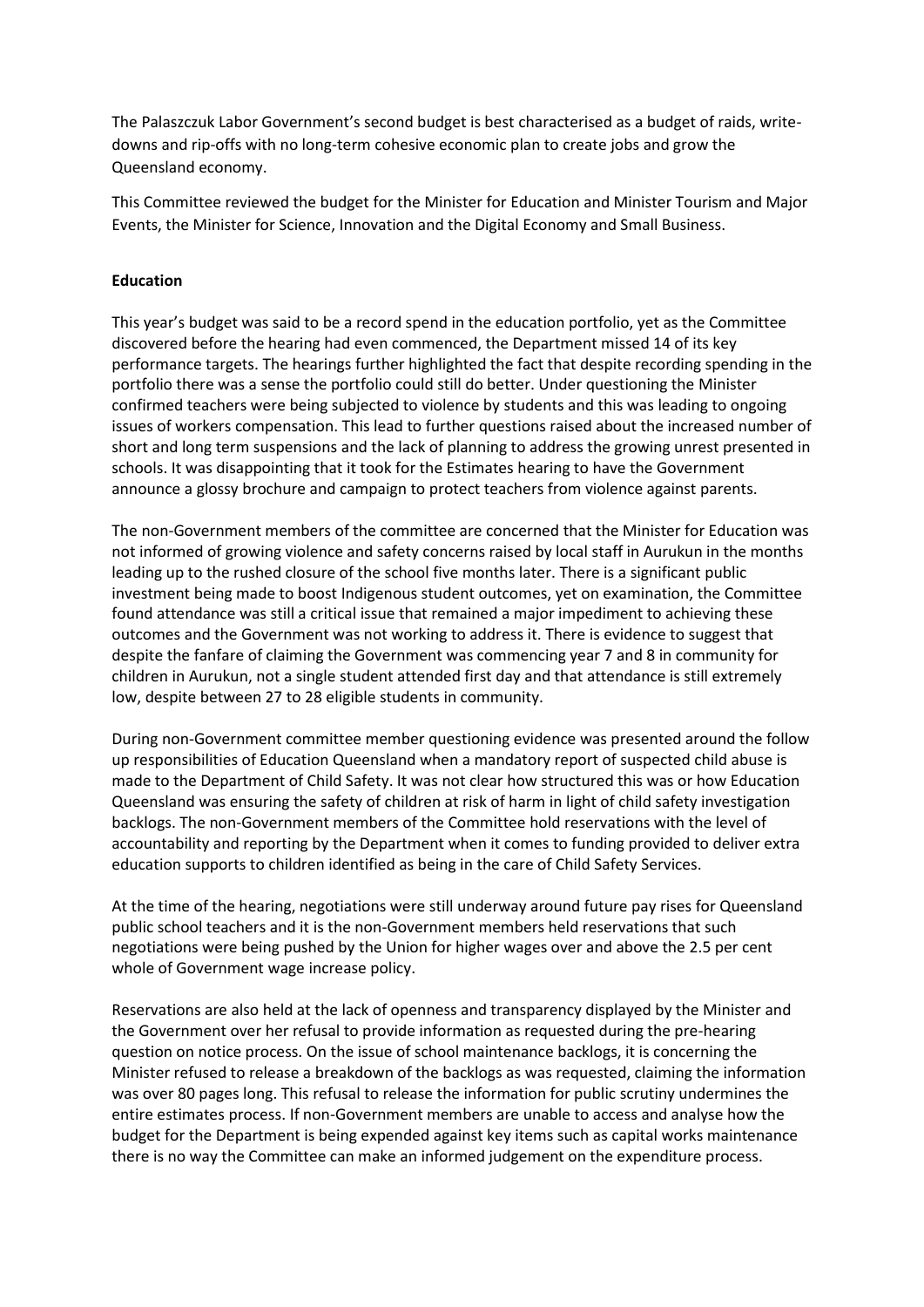Overall, the non-Government committee members found the Government questioning unhelpful and lacking in true analysis of the budget process. The Minister's constant attempts to compared decisions of the previous LNP Government was inappropriate and out of order given the 2016/17 budget is the second for the Palaszczuk Labor Government.

#### **Tourism and Major Events**

The Committee heard evidence in relation to the negotiation of the contract for the Rugby League World Cup. It was confirmed by the CEO of Tourism and Events Queensland that the agreement, as all agreements do, contained a confidentiality clause. The LNP Opposition has significant concerns that in trying to gain publicity for herself, the Minister may have breached that confidentiality clause by releasing information to the Courier Mail on Saturday 16 July, 3 days before the official announcement by Rugby League World Cup on Tuesday 19 July. In the story published in the Courier Mail on 16 July, the Minister even had several quotes. It was even more bizarre that the Minister tried to deflect the questions being put to her in Estimates by making out that the Daily Telegraph in Sydney had a story about this issue and to try and trump that story she had to get on the front foot. Why would a New South Wales publication make an announcement about an event in Queensland? No doubt this was simply an attempt by the Minister to deflect the issue. The LNP Opposition has significant concerns that the occurrence of such events will cause Queensland to gain the reputation that it cannot be trusted to deal with confidential material and we will lose out on future major events as a result. Under the Minister's watch we have already lost a State of Origin game to Perth and we believe this latest episode may put a future NRL Grand Final at Suncorp Stadium at risk.

There are serious questions about this Government's commitment to seeing the AQUIS resort development proceed in Cairns. Despite the Treasurer previously pushing for approvals to be fasttracked, the Minister informed the Committee that she did not even consult with the Treasurer about significant projects to be included in the Queensland Tourism Investment Guide. As the Treasurer controls the State's purse strings, and Treasury would be ultimately responsible for assessing the value of the development to Queensland against any government support, this shows an outrageous lack of co-ordination, communication and common vision at the top of the Labor Government. If Tourism does not talk to Treasury, how can the State know how to best support the tourism sector?

The Queensland Tourism Investment Guide remains a thorn in the side of the Minister and despite previous versions being pulped, there were further errors exposed in the latest version – this time about the Aquis integrated resort development, just north of Cairns. It is hard to keep track, but version 6 could well be on the way. When it was first announced in late 2015, the Minister trumpeted it as a first of its kind. Given the dramas this has caused the Minister, it could be a long time before another Guide is released. We might need to engage a translator to see if there are an errors in the Chinese language version of the Guide, which has also been released. All of the bungles and mistakes has made this Guide nothing more than an embarrassment for the Minister.

As highlighted during the Estimates Hearings, a significant amount of public money is invested in attracting major events to Queensland, with little clarity on how that money is actually spent. The LNP Opposition supports attracting major events to Queensland, but we also believe it is critical that taxpayers get the best value for money. The lack of detail regarding major events funding that was provided at Estimates makes it impossible to say whether Queenslanders are getting best bang for their buck.

As an example, there has been a considerable amount of public and media commentary regarding the Brisbane Baroque Festival, including issues around non-payment of musicians, performers and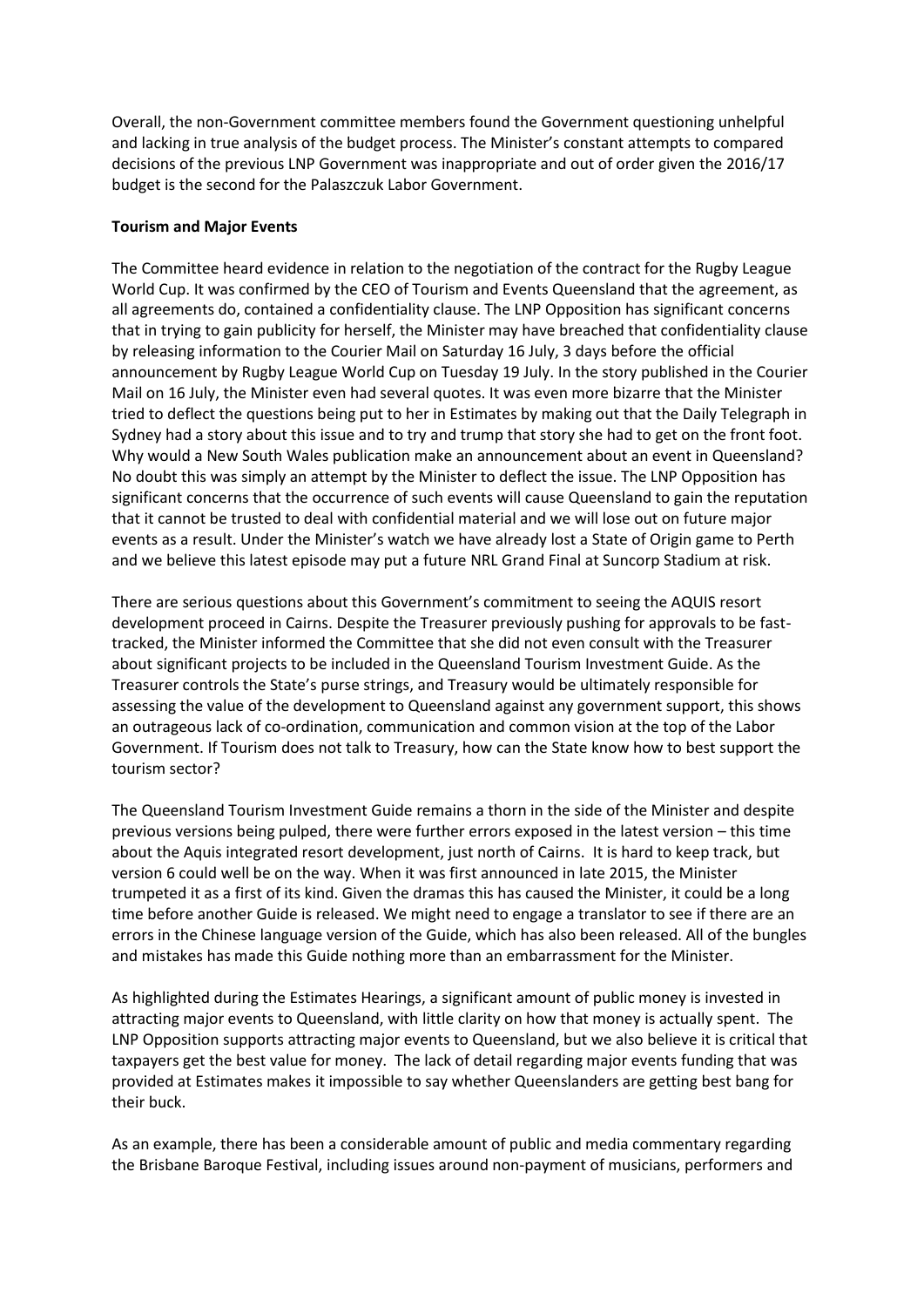creditors following the 2016 event. This is an event which has attracted funding from Tourism and Events Queensland over a three-year contract period. Despite significant concerns around the event, and whether it will continue in 2017, there was a distinct lack of information provided by the Tourism and Events Queensland CEO Leanne Coddington when questioned on this topic. After a series of repeated questions, the Member for Clayfield was able to ascertain that TEQ had successfully contacted one of the event's representatives regarding the financial issues associated with Brisbane Baroque, but not much detail was provided beyond that. The Member for Clayfield spent a considerable amount of time asking questions on this issue, because it is vitally important that when public money is used to attract an event to Queensland, the many people who provide services with the expectation of receiving fair payment receive what they are owed. Government has a responsibility to use its resources to ensure this is the case. The LNP Opposition is disappointed these important questions were not more appropriately answered to provide those assurances to the people involved and the taxpayers of Queensland who helped fund this event.

### **Science, Innovation and the Digital Economy**

Despite innovation being the buzzword of this Government, and a centrepiece in this year's budget through Advance Queensland, the Committee heard evidence that there had been a \$36M underspend in the allocation for 2015/16. The LNP Opposition also raised questions about how many direct jobs had been created out of the program thus far and after numerous attempts by the Minister to not answer the question, and with the assistance of the Director-General, the Committee learnt that to date there had been 121 jobs created. That is over \$500,000 of taxpayer investment per job. With a government asleep at the wheel, unemployment rising and no economic plan to grow the economy, Queenslanders want to hear about how innovation is creating jobs – real jobs now, not possible jobs in the future. The LNP has significant concerns that Advance Queensland will not live up to anywhere near the hype that has been put around it. How can it be expected to create jobs in the future, when it is not even creating jobs now. We also have concerns that Queensland companies, like RF Technologies, are missing out on being recipients of assistance through Advance Queensland in favour of large multinational companies like Boeing.

### **Small Business:**

The LNP Opposition was astounded by the Small Business Minister's lack of understanding of the small business sector and the issues confronting it.

As highlighted yet again by the Suncorp-CCIQ Pulse Survey of Business Conditions released on August 5, business confidence in Queensland is at extremely low levels and it's easy to see why following the Minister's performance at Estimates.

The small business section of the hearing started with the Minister jumping in over the top of the Member for Indooroopilly proclaiming there were 406,000 small businesses in Queensland, but when asked the Minister was unable to say how many people were employed by those 406,000 small businesses.

The LNP spent considerable time asking the Minister about her proposal to create a Small Business Champion. In creating a Small Business Champion, the Minister is effectively employing another bureaucrat to do what should be her job. Despite claiming support from the small business community for this initiative, the Minister could not say whether a key stakeholder like the Chamber of Commerce and Industry Queensland supported the introduction of a Small Business Champion.

This inability to answer questions continued for the remainder of the hearing. The Minister was unable to provide a list of specific red tape reduction initiatives actioned or implemented by the